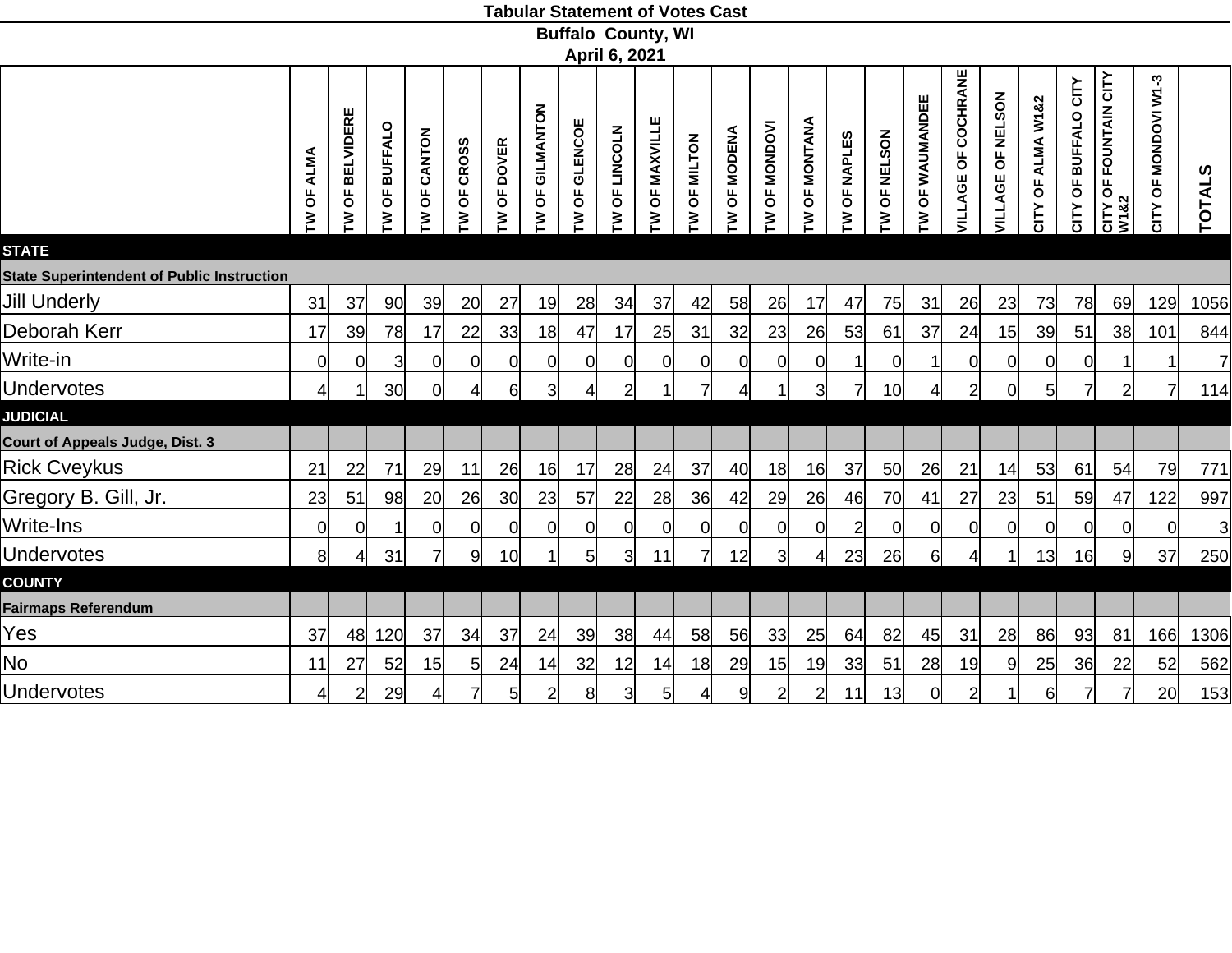|  | <b>Tabular Statement of Votes Cast</b> |  |  |  |
|--|----------------------------------------|--|--|--|
|--|----------------------------------------|--|--|--|

|                         |                         |                 |               |              |             |             |                 |               |               | <b>Buffalo County, WI</b> |              |              |                 |               |              |              |                 |                            |                   |                   |                      |                               |                      |                |
|-------------------------|-------------------------|-----------------|---------------|--------------|-------------|-------------|-----------------|---------------|---------------|---------------------------|--------------|--------------|-----------------|---------------|--------------|--------------|-----------------|----------------------------|-------------------|-------------------|----------------------|-------------------------------|----------------------|----------------|
|                         |                         |                 |               |              |             |             |                 |               | April 6, 2021 |                           |              |              |                 |               |              |              |                 |                            |                   |                   |                      |                               |                      |                |
|                         | TW OF ALMA              | TW OF BELVIDERE | TW OF BUFFALO | TW OF CANTON | TW OF CROSS | TW OF DOVER | TW OF GILMANTON | TW OF GLENCOE | TW OF LINCOLN | TW OF MAXVILLE            | TW OF MILTON | TW OF MODENA | OF MONDOVI<br>M | TW OF MONTANA | TW OF NAPLES | TW OF NELSON | TW OF WAUMANDEE | <b>VILLAGE OF COCHRANE</b> | VILLAGE OF NELSON | CITY OF ALMA W1&2 | CITY OF BUFFALO CITY | CITY OF FOUNTAIN CITY<br>W1&2 | CITY OF MONDOVI W1-3 | <b>TOTALS</b>  |
| <b>MUNICIPAL</b>        |                         |                 |               |              |             |             |                 |               |               |                           |              |              |                 |               |              |              |                 |                            |                   |                   |                      |                               |                      |                |
| Town of Alma            |                         |                 |               |              |             |             |                 |               |               |                           |              |              |                 |               |              |              |                 |                            |                   |                   |                      |                               |                      |                |
| <b>Chairperson</b>      |                         |                 |               |              |             |             |                 |               |               |                           |              |              |                 |               |              |              |                 |                            |                   |                   |                      |                               |                      |                |
| <b>Thomas Huber</b>     | 47                      |                 |               |              |             |             |                 |               |               |                           |              |              |                 |               |              |              |                 |                            |                   |                   |                      |                               |                      | 47             |
| Write-Ins               | <sub>0</sub>            |                 |               |              |             |             |                 |               |               |                           |              |              |                 |               |              |              |                 |                            |                   |                   |                      |                               |                      | $\overline{0}$ |
| <b>Undervotes</b>       | $5 \mid$                |                 |               |              |             |             |                 |               |               |                           |              |              |                 |               |              |              |                 |                            |                   |                   |                      |                               |                      | $\overline{5}$ |
| <b>Supervisor 1</b>     |                         |                 |               |              |             |             |                 |               |               |                           |              |              |                 |               |              |              |                 |                            |                   |                   |                      |                               |                      |                |
| Alan Steinke            | 44                      |                 |               |              |             |             |                 |               |               |                           |              |              |                 |               |              |              |                 |                            |                   |                   |                      |                               |                      | 44             |
| Write-Ins               | $\overline{0}$          |                 |               |              |             |             |                 |               |               |                           |              |              |                 |               |              |              |                 |                            |                   |                   |                      |                               |                      | $\overline{0}$ |
| <b>Undervotes</b>       | 8 <sup>1</sup>          |                 |               |              |             |             |                 |               |               |                           |              |              |                 |               |              |              |                 |                            |                   |                   |                      |                               |                      | 8              |
| <b>Supervisor 2</b>     |                         |                 |               |              |             |             |                 |               |               |                           |              |              |                 |               |              |              |                 |                            |                   |                   |                      |                               |                      |                |
| <b>Randall Rotering</b> | 48                      |                 |               |              |             |             |                 |               |               |                           |              |              |                 |               |              |              |                 |                            |                   |                   |                      |                               |                      | 48             |
| Write-Ins               | $\overline{0}$          |                 |               |              |             |             |                 |               |               |                           |              |              |                 |               |              |              |                 |                            |                   |                   |                      |                               |                      | $\overline{0}$ |
| <b>Undervotes</b>       | $\overline{4}$          |                 |               |              |             |             |                 |               |               |                           |              |              |                 |               |              |              |                 |                            |                   |                   |                      |                               |                      | $\overline{a}$ |
| <b>Clerk</b>            |                         |                 |               |              |             |             |                 |               |               |                           |              |              |                 |               |              |              |                 |                            |                   |                   |                      |                               |                      |                |
| <b>Mary Lisowski</b>    | 49                      |                 |               |              |             |             |                 |               |               |                           |              |              |                 |               |              |              |                 |                            |                   |                   |                      |                               |                      | 49             |
| Write-Ins               | 0                       |                 |               |              |             |             |                 |               |               |                           |              |              |                 |               |              |              |                 |                            |                   |                   |                      |                               |                      | $\overline{0}$ |
| <b>Undervotes</b>       | $\overline{\mathsf{3}}$ |                 |               |              |             |             |                 |               |               |                           |              |              |                 |               |              |              |                 |                            |                   |                   |                      |                               |                      | $\overline{3}$ |
| <b>Treasurer</b>        |                         |                 |               |              |             |             |                 |               |               |                           |              |              |                 |               |              |              |                 |                            |                   |                   |                      |                               |                      |                |
| <b>Christine Ruff</b>   | 46                      |                 |               |              |             |             |                 |               |               |                           |              |              |                 |               |              |              |                 |                            |                   |                   |                      |                               |                      | 46             |
| Write-Ins               | $\overline{0}$          |                 |               |              |             |             |                 |               |               |                           |              |              |                 |               |              |              |                 |                            |                   |                   |                      |                               |                      | $\overline{0}$ |
| <b>Undervotes</b>       | $6 \mid$                |                 |               |              |             |             |                 |               |               |                           |              |              |                 |               |              |              |                 |                            |                   |                   |                      |                               |                      | 6              |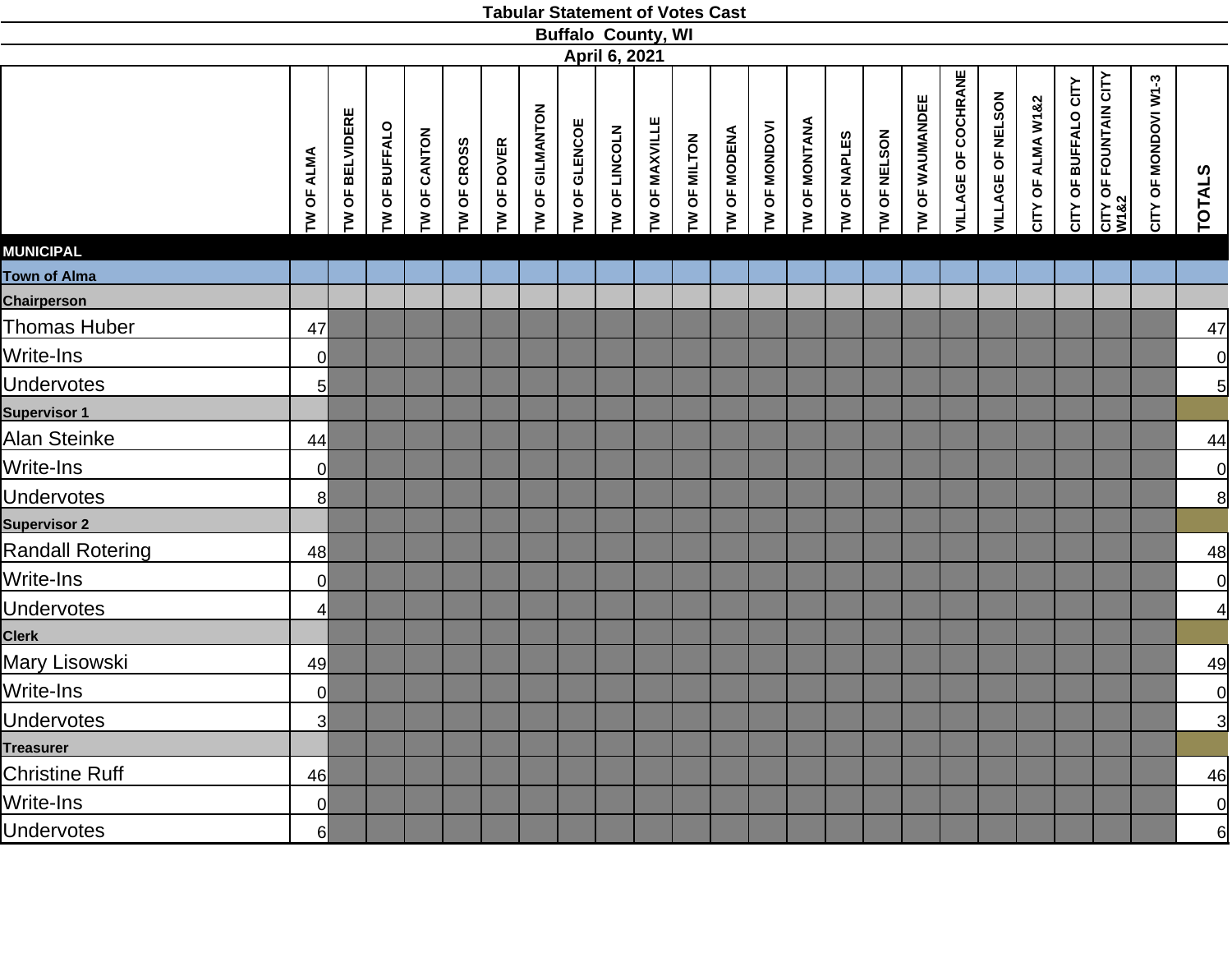|                          |                        |                            |                         |                 |                       |             |                    |                         |               | <b>Buffalo County, WI</b> |              |              |                         |               |              |                        |                 |                     |                                     |                      |                      |                               |                      |                     |
|--------------------------|------------------------|----------------------------|-------------------------|-----------------|-----------------------|-------------|--------------------|-------------------------|---------------|---------------------------|--------------|--------------|-------------------------|---------------|--------------|------------------------|-----------------|---------------------|-------------------------------------|----------------------|----------------------|-------------------------------|----------------------|---------------------|
|                          |                        |                            |                         |                 |                       |             |                    |                         | April 6, 2021 |                           |              |              |                         |               |              |                        |                 |                     |                                     |                      |                      |                               |                      |                     |
|                          | <b>ALMA</b><br>pp<br>ξ | <b>BELVIDERE</b><br>ზ<br>≧ | <b>BUFFALO</b><br>TW OF | CANTON<br>TW OF | <b>CROSS</b><br>TW OF | TW OF DOVER | GILMANTON<br>TW OF | GLENCOE<br><b>TW OF</b> | TW OF LINCOLN | <b>MAXVILLE</b><br>TW OF  | TW OF MILTON | TW OF MODENA | <b>MONDOVI</b><br>TW OF | TW OF MONTANA | TW OF NAPLES | <b>NELSON</b><br>TW OF | TW OF WAUMANDEE | VILLAGE OF COCHRANE | NELSON<br>$\overline{5}$<br>VILLAGE | OF ALMA W1&2<br>CITY | CITY OF BUFFALO CITY | CITY OF FOUNTAIN CITY<br>W1&2 | CITY OF MONDOVI W1-3 | <b>SC</b><br>TOTAL! |
| <b>Town of Belvidere</b> |                        |                            |                         |                 |                       |             |                    |                         |               |                           |              |              |                         |               |              |                        |                 |                     |                                     |                      |                      |                               |                      |                     |
| <b>Chairperson</b>       |                        |                            |                         |                 |                       |             |                    |                         |               |                           |              |              |                         |               |              |                        |                 |                     |                                     |                      |                      |                               |                      |                     |
| Ron Speltz               |                        | 69                         |                         |                 |                       |             |                    |                         |               |                           |              |              |                         |               |              |                        |                 |                     |                                     |                      |                      |                               |                      | 69                  |
| Write-Ins                |                        | -1                         |                         |                 |                       |             |                    |                         |               |                           |              |              |                         |               |              |                        |                 |                     |                                     |                      |                      |                               |                      | 1                   |
| <b>Undervotes</b>        |                        | ᆌ                          |                         |                 |                       |             |                    |                         |               |                           |              |              |                         |               |              |                        |                 |                     |                                     |                      |                      |                               |                      | $\overline{7}$      |
| <b>Supervisor</b>        |                        |                            |                         |                 |                       |             |                    |                         |               |                           |              |              |                         |               |              |                        |                 |                     |                                     |                      |                      |                               |                      |                     |
| Lee M Engfer             |                        | 61                         |                         |                 |                       |             |                    |                         |               |                           |              |              |                         |               |              |                        |                 |                     |                                     |                      |                      |                               |                      | 61                  |
| Ronald Kazmierczak       |                        | 49                         |                         |                 |                       |             |                    |                         |               |                           |              |              |                         |               |              |                        |                 |                     |                                     |                      |                      |                               |                      | 49                  |
| Write-Ins                |                        | 10 <sup>1</sup>            |                         |                 |                       |             |                    |                         |               |                           |              |              |                         |               |              |                        |                 |                     |                                     |                      |                      |                               |                      | 10                  |
| <b>Undervotes</b>        |                        | 34                         |                         |                 |                       |             |                    |                         |               |                           |              |              |                         |               |              |                        |                 |                     |                                     |                      |                      |                               |                      | $\overline{34}$     |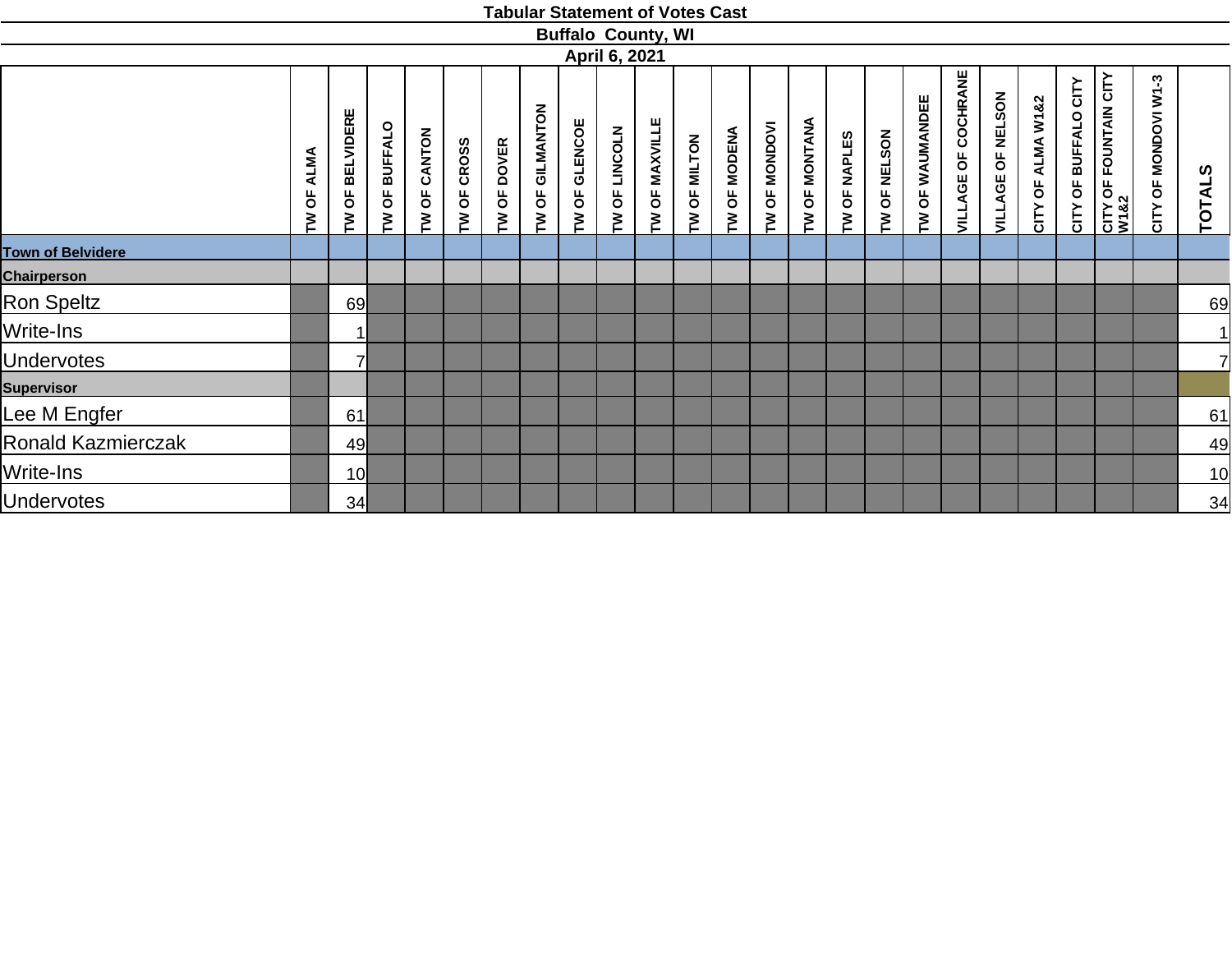|                        |                   |                 |                 |              |             |             |                 |               |               | <b>Buffalo County, WI</b> |              |              |               |               |              |              |                 |                            |                   |                   |                      |                                           |                      |                |
|------------------------|-------------------|-----------------|-----------------|--------------|-------------|-------------|-----------------|---------------|---------------|---------------------------|--------------|--------------|---------------|---------------|--------------|--------------|-----------------|----------------------------|-------------------|-------------------|----------------------|-------------------------------------------|----------------------|----------------|
|                        |                   |                 |                 |              |             |             |                 |               | April 6, 2021 |                           |              |              |               |               |              |              |                 |                            |                   |                   |                      |                                           |                      |                |
|                        | <b>TW OF ALMA</b> | TW OF BELVIDERE | TW OF BUFFALO   | TW OF CANTON | TW OF CROSS | TW OF DOVER | TW OF GILMANTON | TW OF GLENCOE | TW OF LINCOLN | TW OF MAXVILLE            | TW OF MILTON | TW OF MODENA | TW OF MONDOVI | TW OF MONTANA | TW OF NAPLES | TW OF NELSON | TW OF WAUMANDEE | <b>VILLAGE OF COCHRANE</b> | VILLAGE OF NELSON | CITY OF ALMA W1&2 | CITY OF BUFFALO CITY | <b>CITY OF FOUNTAIN CITY<br/>W1&amp;2</b> | CITY OF MONDOVI W1-3 | TOTALS         |
| <b>Town of Buffalo</b> |                   |                 |                 |              |             |             |                 |               |               |                           |              |              |               |               |              |              |                 |                            |                   |                   |                      |                                           |                      |                |
| <b>Chairperson</b>     |                   |                 |                 |              |             |             |                 |               |               |                           |              |              |               |               |              |              |                 |                            |                   |                   |                      |                                           |                      |                |
| Steve B. James         |                   |                 | 182             |              |             |             |                 |               |               |                           |              |              |               |               |              |              |                 |                            |                   |                   |                      |                                           |                      | <u>182</u>     |
| Write-Ins              |                   |                 |                 |              |             |             |                 |               |               |                           |              |              |               |               |              |              |                 |                            |                   |                   |                      |                                           |                      | 1              |
| <b>Undervotes</b>      |                   |                 | 18 <sup>l</sup> |              |             |             |                 |               |               |                           |              |              |               |               |              |              |                 |                            |                   |                   |                      |                                           |                      | 18             |
| <b>Supervisor 1</b>    |                   |                 |                 |              |             |             |                 |               |               |                           |              |              |               |               |              |              |                 |                            |                   |                   |                      |                                           |                      |                |
| Claire L. Waters       |                   |                 | 141             |              |             |             |                 |               |               |                           |              |              |               |               |              |              |                 |                            |                   |                   |                      |                                           |                      | <u>141</u>     |
| Write-Ins              |                   |                 | 32              |              |             |             |                 |               |               |                           |              |              |               |               |              |              |                 |                            |                   |                   |                      |                                           |                      | 32             |
| <b>Undervotes</b>      |                   |                 | 28              |              |             |             |                 |               |               |                           |              |              |               |               |              |              |                 |                            |                   |                   |                      |                                           |                      | 28             |
| <b>Supervisor 2</b>    |                   |                 |                 |              |             |             |                 |               |               |                           |              |              |               |               |              |              |                 |                            |                   |                   |                      |                                           |                      |                |
| Dennis M. Semling      |                   |                 | 35              |              |             |             |                 |               |               |                           |              |              |               |               |              |              |                 |                            |                   |                   |                      |                                           |                      | 35             |
| Lee Gossen             |                   |                 | 51              |              |             |             |                 |               |               |                           |              |              |               |               |              |              |                 |                            |                   |                   |                      |                                           |                      | 51             |
| Chris Drazkowski       |                   |                 | 100             |              |             |             |                 |               |               |                           |              |              |               |               |              |              |                 |                            |                   |                   |                      |                                           |                      | <u>100</u>     |
| Write-Ins              |                   |                 | $\overline{7}$  |              |             |             |                 |               |               |                           |              |              |               |               |              |              |                 |                            |                   |                   |                      |                                           |                      | $\overline{7}$ |
| <b>Undervotes</b>      |                   |                 | 8               |              |             |             |                 |               |               |                           |              |              |               |               |              |              |                 |                            |                   |                   |                      |                                           |                      | 8              |
| <b>Constable</b>       |                   |                 |                 |              |             |             |                 |               |               |                           |              |              |               |               |              |              |                 |                            |                   |                   |                      |                                           |                      |                |
| <b>Donald Bittner</b>  |                   |                 | 167             |              |             |             |                 |               |               |                           |              |              |               |               |              |              |                 |                            |                   |                   |                      |                                           |                      | 167            |
| Write-Ins              |                   |                 | $\overline{3}$  |              |             |             |                 |               |               |                           |              |              |               |               |              |              |                 |                            |                   |                   |                      |                                           |                      | $\overline{3}$ |
| <b>Undervotes</b>      |                   |                 | 31              |              |             |             |                 |               |               |                           |              |              |               |               |              |              |                 |                            |                   |                   |                      |                                           |                      | 31             |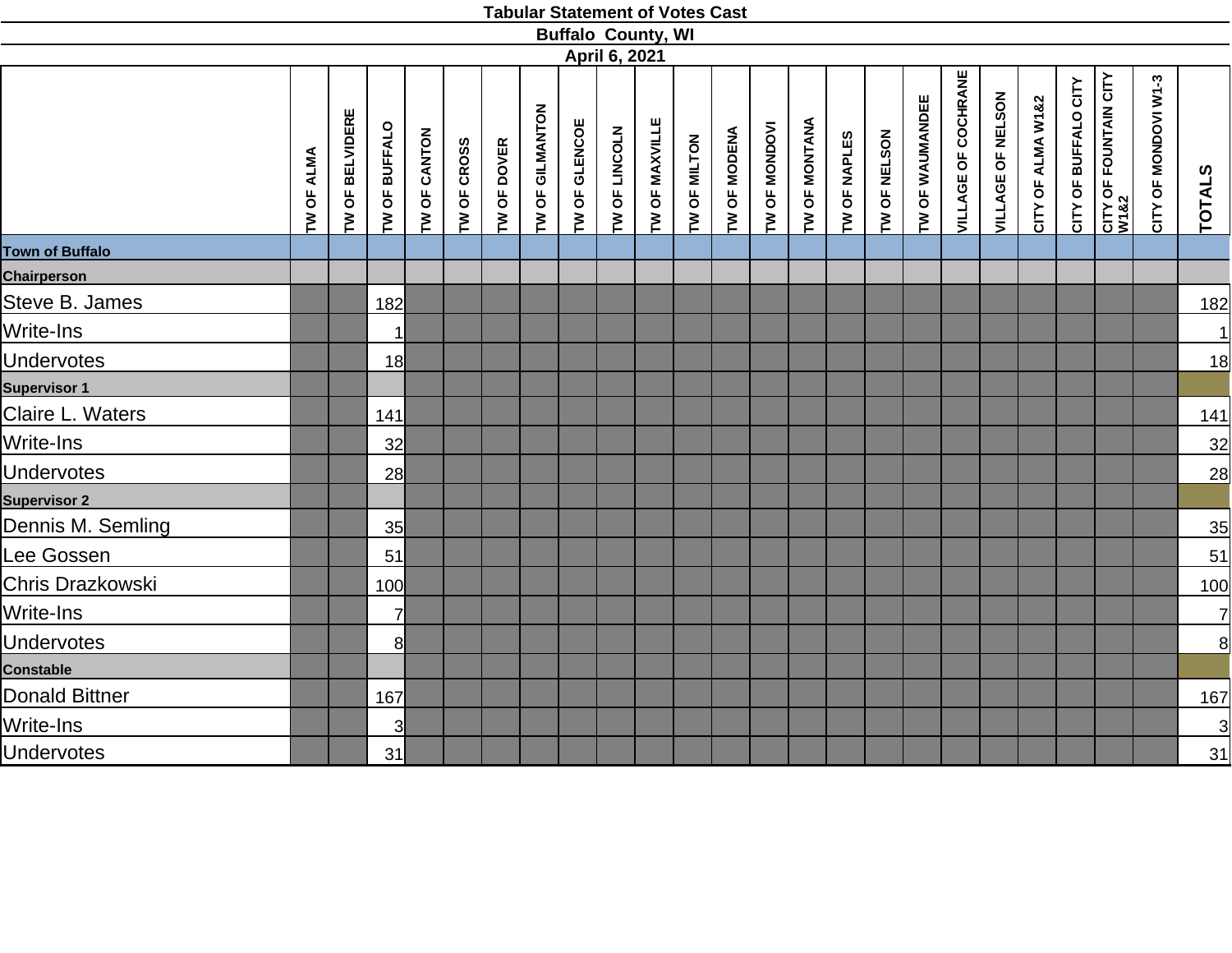|                           |            |                 |               |                         |             |             |                 |               |               | <b>Buffalo County, WI</b> |              |              |               |                      |              |              |                 |                            |                   |                   |                      |                       |                      |                     |
|---------------------------|------------|-----------------|---------------|-------------------------|-------------|-------------|-----------------|---------------|---------------|---------------------------|--------------|--------------|---------------|----------------------|--------------|--------------|-----------------|----------------------------|-------------------|-------------------|----------------------|-----------------------|----------------------|---------------------|
|                           |            |                 |               |                         |             |             |                 |               | April 6, 2021 |                           |              |              |               |                      |              |              |                 |                            |                   |                   |                      |                       |                      |                     |
|                           | TW OF ALMA | TW OF BELVIDERE | TW OF BUFFALO | TW OF CANTON            | TW OF CROSS | TW OF DOVER | TW OF GILMANTON | TW OF GLENCOE | TW OF LINCOLN | TW OF MAXVILLE            | TW OF MILTON | TW OF MODENA | TW OF MONDOVI | <b>TW OF MONTANA</b> | TW OF NAPLES | TW OF NELSON | TW OF WAUMANDEE | <b>VILLAGE OF COCHRANE</b> | VILLAGE OF NELSON | CITY OF ALMA W1&2 | CITY OF BUFFALO CITY | CITY OF FOUNTAIN CITY | CITY OF MONDOVI W1-3 | <b>TOTALS</b>       |
| <b>Town of Canton</b>     |            |                 |               |                         |             |             |                 |               |               |                           |              |              |               |                      |              |              |                 |                            |                   |                   |                      |                       |                      |                     |
| Chairperson               |            |                 |               |                         |             |             |                 |               |               |                           |              |              |               |                      |              |              |                 |                            |                   |                   |                      |                       |                      |                     |
| Tony Poeschel             |            |                 |               | 51                      |             |             |                 |               |               |                           |              |              |               |                      |              |              |                 |                            |                   |                   |                      |                       |                      | 51                  |
| Write-Ins                 |            |                 |               | $\overline{0}$          |             |             |                 |               |               |                           |              |              |               |                      |              |              |                 |                            |                   |                   |                      |                       |                      | $\overline{0}$      |
| <b>Undervotes</b>         |            |                 |               | 5                       |             |             |                 |               |               |                           |              |              |               |                      |              |              |                 |                            |                   |                   |                      |                       |                      | $\overline{5}$      |
| <b>Supervisor 1</b>       |            |                 |               |                         |             |             |                 |               |               |                           |              |              |               |                      |              |              |                 |                            |                   |                   |                      |                       |                      |                     |
| Sam Danzinger             |            |                 |               | 49                      |             |             |                 |               |               |                           |              |              |               |                      |              |              |                 |                            |                   |                   |                      |                       |                      | 49                  |
| Write-Ins                 |            |                 |               | $\vert$ 1               |             |             |                 |               |               |                           |              |              |               |                      |              |              |                 |                            |                   |                   |                      |                       |                      | $\overline{1}$      |
| <b>Undervotes</b>         |            |                 |               | $6 \mid$                |             |             |                 |               |               |                           |              |              |               |                      |              |              |                 |                            |                   |                   |                      |                       |                      | 6                   |
| <b>Supervisor 2</b>       |            |                 |               |                         |             |             |                 |               |               |                           |              |              |               |                      |              |              |                 |                            |                   |                   |                      |                       |                      |                     |
| <b>Raymond Schlosser</b>  |            |                 |               | 53                      |             |             |                 |               |               |                           |              |              |               |                      |              |              |                 |                            |                   |                   |                      |                       |                      | $\overline{53}$     |
| Write-Ins                 |            |                 |               | $\mathcal{O}$           |             |             |                 |               |               |                           |              |              |               |                      |              |              |                 |                            |                   |                   |                      |                       |                      | $\overline{0}$      |
| <b>Undervotes</b>         |            |                 |               | $\overline{\mathsf{3}}$ |             |             |                 |               |               |                           |              |              |               |                      |              |              |                 |                            |                   |                   |                      |                       |                      | $\overline{3}$      |
| <b>Clerk</b>              |            |                 |               |                         |             |             |                 |               |               |                           |              |              |               |                      |              |              |                 |                            |                   |                   |                      |                       |                      |                     |
| <b>Mindy Fichtenbauer</b> |            |                 |               | 53                      |             |             |                 |               |               |                           |              |              |               |                      |              |              |                 |                            |                   |                   |                      |                       |                      | 53                  |
| Write-ins                 |            |                 |               | $\mathsf{O}$            |             |             |                 |               |               |                           |              |              |               |                      |              |              |                 |                            |                   |                   |                      |                       |                      | $\overline{0}$      |
| <b>Undervotes</b>         |            |                 |               | $\overline{\mathsf{3}}$ |             |             |                 |               |               |                           |              |              |               |                      |              |              |                 |                            |                   |                   |                      |                       |                      | $\frac{3}{\bullet}$ |
| <b>Treasurer</b>          |            |                 |               |                         |             |             |                 |               |               |                           |              |              |               |                      |              |              |                 |                            |                   |                   |                      |                       |                      |                     |
| Margo Traun               |            |                 |               | 54                      |             |             |                 |               |               |                           |              |              |               |                      |              |              |                 |                            |                   |                   |                      |                       |                      | $\overline{54}$     |
| Write-Ins                 |            |                 |               | 0                       |             |             |                 |               |               |                           |              |              |               |                      |              |              |                 |                            |                   |                   |                      |                       |                      |                     |
| <b>Undervotes</b>         |            |                 |               | $\overline{2}$          |             |             |                 |               |               |                           |              |              |               |                      |              |              |                 |                            |                   |                   |                      |                       |                      | $\frac{1}{2}$       |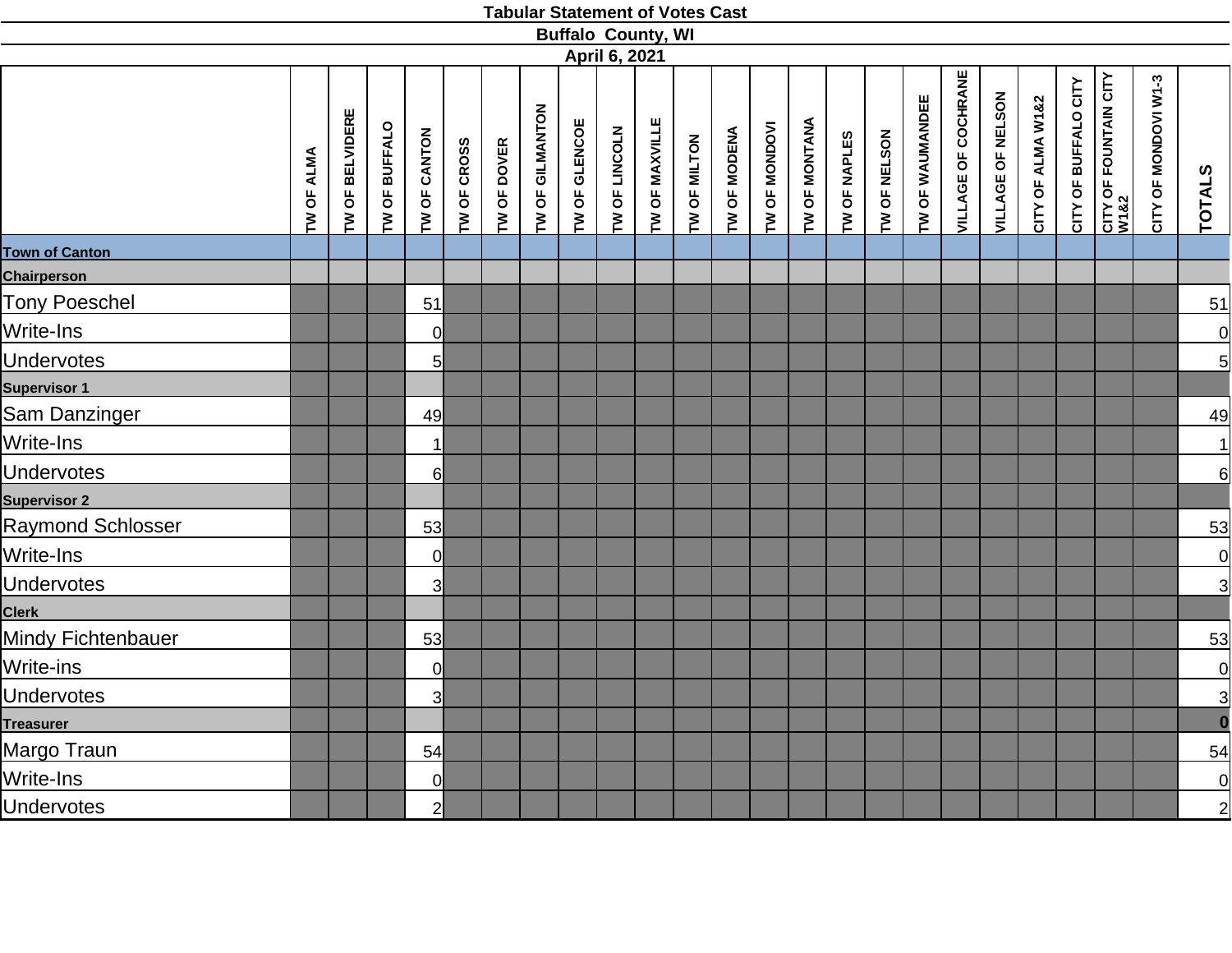|                      |                      |                            |               |                 |                       |             |                    |                  |               | <b>Buffalo County, WI</b> |              |              |                                |               |              |                        |                 |                     |                                                   |                   |                      |                               |                      |                |
|----------------------|----------------------|----------------------------|---------------|-----------------|-----------------------|-------------|--------------------|------------------|---------------|---------------------------|--------------|--------------|--------------------------------|---------------|--------------|------------------------|-----------------|---------------------|---------------------------------------------------|-------------------|----------------------|-------------------------------|----------------------|----------------|
|                      |                      |                            |               |                 |                       |             |                    |                  | April 6, 2021 |                           |              |              |                                |               |              |                        |                 |                     |                                                   |                   |                      |                               |                      |                |
|                      | <b>ALMA</b><br>TW OF | <b>BELVIDERE</b><br>ხ<br>M | TW OF BUFFALO | CANTON<br>TW OF | <b>CROSS</b><br>TW OF | TW OF DOVER | GILMANTON<br>TW OF | GLENCOE<br>TW OF | TW OF LINCOLN | TW OF MAXVILLE            | TW OF MILTON | TW OF MODENA | <b>MONDOVI</b><br><b>TW OF</b> | TW OF MONTANA | TW OF NAPLES | <b>NELSON</b><br>TW OF | TW OF WAUMANDEE | VILLAGE OF COCHRANE | <b>NELSON</b><br>$\overline{6}$<br><b>VILLAGE</b> | CITY OF ALMA W1&2 | CITY OF BUFFALO CITY | CITY OF FOUNTAIN CITY<br>W1&2 | CITY OF MONDOVI W1-3 | <b>TOTALS</b>  |
| <b>Town of Cross</b> |                      |                            |               |                 |                       |             |                    |                  |               |                           |              |              |                                |               |              |                        |                 |                     |                                                   |                   |                      |                               |                      |                |
| <b>Chairperson</b>   |                      |                            |               |                 |                       |             |                    |                  |               |                           |              |              |                                |               |              |                        |                 |                     |                                                   |                   |                      |                               |                      |                |
| Leonard Litscher     |                      |                            |               |                 | 44                    |             |                    |                  |               |                           |              |              |                                |               |              |                        |                 |                     |                                                   |                   |                      |                               |                      | 44             |
| Write-Ins            |                      |                            |               |                 | <sup>o</sup>          |             |                    |                  |               |                           |              |              |                                |               |              |                        |                 |                     |                                                   |                   |                      |                               |                      | 0              |
| <b>Undervotes</b>    |                      |                            |               |                 | $\overline{2}$        |             |                    |                  |               |                           |              |              |                                |               |              |                        |                 |                     |                                                   |                   |                      |                               |                      | $\overline{2}$ |
| <b>Supervisor</b>    |                      |                            |               |                 |                       |             |                    |                  |               |                           |              |              |                                |               |              |                        |                 |                     |                                                   |                   |                      |                               |                      |                |
| John Jack Wicka      |                      |                            |               |                 | 40                    |             |                    |                  |               |                           |              |              |                                |               |              |                        |                 |                     |                                                   |                   |                      |                               |                      | 40             |
| Adam Litscher        |                      |                            |               |                 | 41                    |             |                    |                  |               |                           |              |              |                                |               |              |                        |                 |                     |                                                   |                   |                      |                               |                      | 41             |
| Write-Ins            |                      |                            |               |                 | $\overline{0}$        |             |                    |                  |               |                           |              |              |                                |               |              |                        |                 |                     |                                                   |                   |                      |                               |                      | $\overline{0}$ |
| <b>Undervotes</b>    |                      |                            |               |                 | 11                    |             |                    |                  |               |                           |              |              |                                |               |              |                        |                 |                     |                                                   |                   |                      |                               |                      | 11             |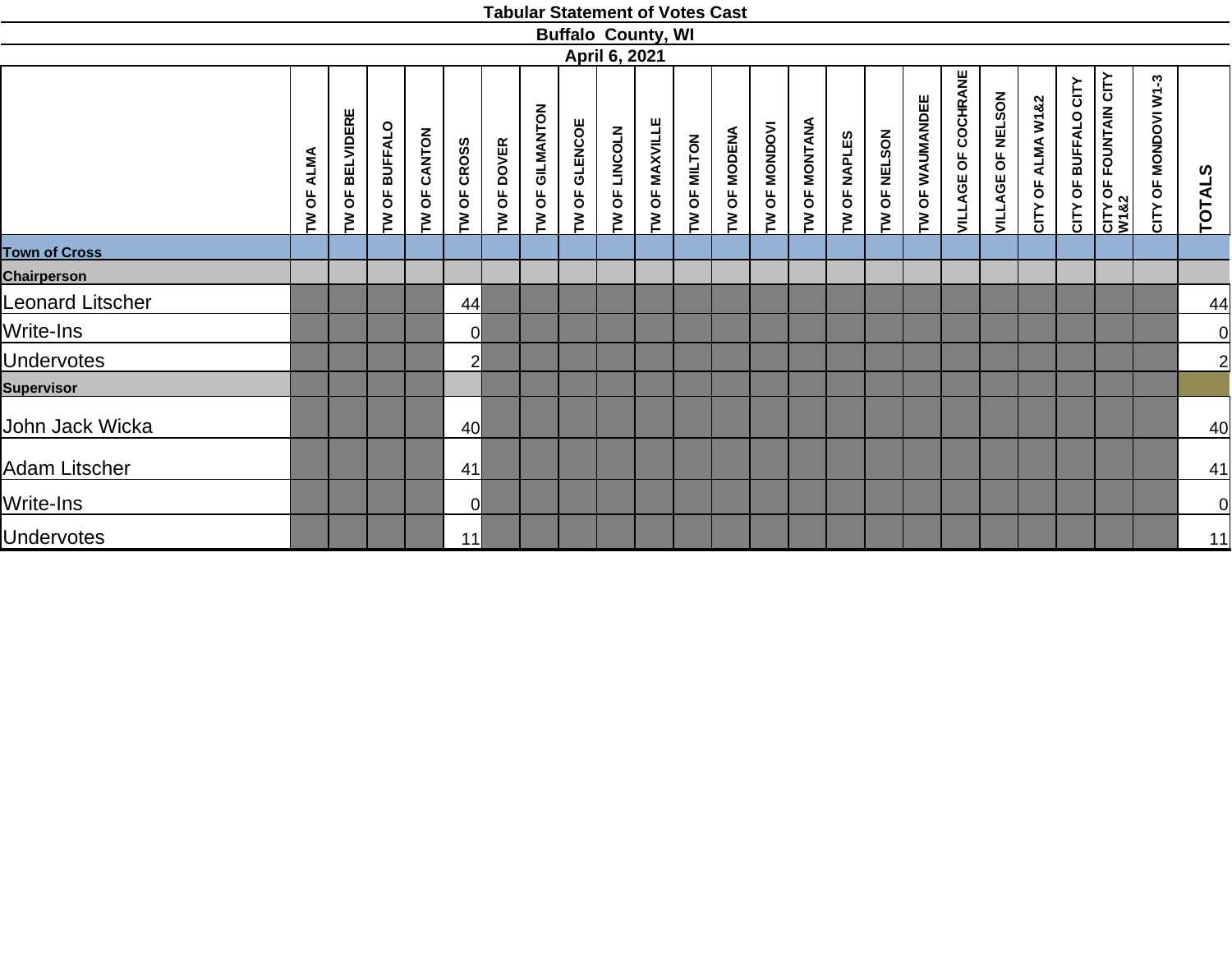|                      |            |                 |               |              |             |                |                 | <b>Buffalo County, WI</b> |               |                |              |              |               |               |              |              |                 |                            |                   |                   |                      |                                       |                      |                 |
|----------------------|------------|-----------------|---------------|--------------|-------------|----------------|-----------------|---------------------------|---------------|----------------|--------------|--------------|---------------|---------------|--------------|--------------|-----------------|----------------------------|-------------------|-------------------|----------------------|---------------------------------------|----------------------|-----------------|
|                      |            |                 |               |              |             |                |                 |                           | April 6, 2021 |                |              |              |               |               |              |              |                 |                            |                   |                   |                      |                                       |                      |                 |
|                      | TW OF ALMA | TW OF BELVIDERE | TW OF BUFFALO | TW OF CANTON | TW OF CROSS | TW OF DOVER    | TW OF GILMANTON | TW OF GLENCOE             | TW OF LINCOLN | TW OF MAXVILLE | TW OF MILTON | TW OF MODENA | TW OF MONDOVI | TW OF MONTANA | TW OF NAPLES | TW OF NELSON | TW OF WAUMANDEE | <b>VILLAGE OF COCHRANE</b> | VILLAGE OF NELSON | CITY OF ALMA W1&2 | CITY OF BUFFALO CITY | <b>CITY OF FOUNTAIN CITY<br/>W182</b> | CITY OF MONDOVI W1-3 | <b>TOTALS</b>   |
| <b>Town of Dover</b> |            |                 |               |              |             |                |                 |                           |               |                |              |              |               |               |              |              |                 |                            |                   |                   |                      |                                       |                      |                 |
| <b>Chairperson</b>   |            |                 |               |              |             |                |                 |                           |               |                |              |              |               |               |              |              |                 |                            |                   |                   |                      |                                       |                      |                 |
| Dean Hestekin        |            |                 |               |              |             | 61             |                 |                           |               |                |              |              |               |               |              |              |                 |                            |                   |                   |                      |                                       |                      | 61              |
| Write-Ins            |            |                 |               |              |             | 1              |                 |                           |               |                |              |              |               |               |              |              |                 |                            |                   |                   |                      |                                       |                      | $\vert$         |
| <b>Undervotes</b>    |            |                 |               |              |             | $\overline{4}$ |                 |                           |               |                |              |              |               |               |              |              |                 |                            |                   |                   |                      |                                       |                      | $\overline{4}$  |
| <b>Supervisor 1</b>  |            |                 |               |              |             |                |                 |                           |               |                |              |              |               |               |              |              |                 |                            |                   |                   |                      |                                       |                      |                 |
| Gene Laehn           |            |                 |               |              |             | 62             |                 |                           |               |                |              |              |               |               |              |              |                 |                            |                   |                   |                      |                                       |                      | 62              |
| Write-Ins            |            |                 |               |              |             | 1              |                 |                           |               |                |              |              |               |               |              |              |                 |                            |                   |                   |                      |                                       |                      | $\overline{1}$  |
| <b>Undervotes</b>    |            |                 |               |              |             | $\overline{3}$ |                 |                           |               |                |              |              |               |               |              |              |                 |                            |                   |                   |                      |                                       |                      | $\overline{3}$  |
| <b>Supervisor 2</b>  |            |                 |               |              |             |                |                 |                           |               |                |              |              |               |               |              |              |                 |                            |                   |                   |                      |                                       |                      |                 |
| Jeff Binfet          |            |                 |               |              |             | 58             |                 |                           |               |                |              |              |               |               |              |              |                 |                            |                   |                   |                      |                                       |                      | $\overline{58}$ |
| Write-Ins            |            |                 |               |              |             | $\overline{0}$ |                 |                           |               |                |              |              |               |               |              |              |                 |                            |                   |                   |                      |                                       |                      | 0               |
| <b>Undervotes</b>    |            |                 |               |              |             | 8              |                 |                           |               |                |              |              |               |               |              |              |                 |                            |                   |                   |                      |                                       |                      | 8               |
| <b>Clerk</b>         |            |                 |               |              |             |                |                 |                           |               |                |              |              |               |               |              |              |                 |                            |                   |                   |                      |                                       |                      |                 |
| Jennifer Severson    |            |                 |               |              |             | 62             |                 |                           |               |                |              |              |               |               |              |              |                 |                            |                   |                   |                      |                                       |                      | 62              |
| Write-Ins            |            |                 |               |              |             | $\Omega$       |                 |                           |               |                |              |              |               |               |              |              |                 |                            |                   |                   |                      |                                       |                      | 0               |
| <b>Undervotes</b>    |            |                 |               |              |             | $\overline{4}$ |                 |                           |               |                |              |              |               |               |              |              |                 |                            |                   |                   |                      |                                       |                      | $\overline{4}$  |
| <b>Treasurer</b>     |            |                 |               |              |             |                |                 |                           |               |                |              |              |               |               |              |              |                 |                            |                   |                   |                      |                                       |                      |                 |
| Rosemary O'Connell   |            |                 |               |              |             | 60             |                 |                           |               |                |              |              |               |               |              |              |                 |                            |                   |                   |                      |                                       |                      | 60              |
| Write-Ins            |            |                 |               |              |             | $\Omega$       |                 |                           |               |                |              |              |               |               |              |              |                 |                            |                   |                   |                      |                                       |                      | $\overline{0}$  |
| <b>Undervotes</b>    |            |                 |               |              |             | $6 \mid$       |                 |                           |               |                |              |              |               |               |              |              |                 |                            |                   |                   |                      |                                       |                      | 6               |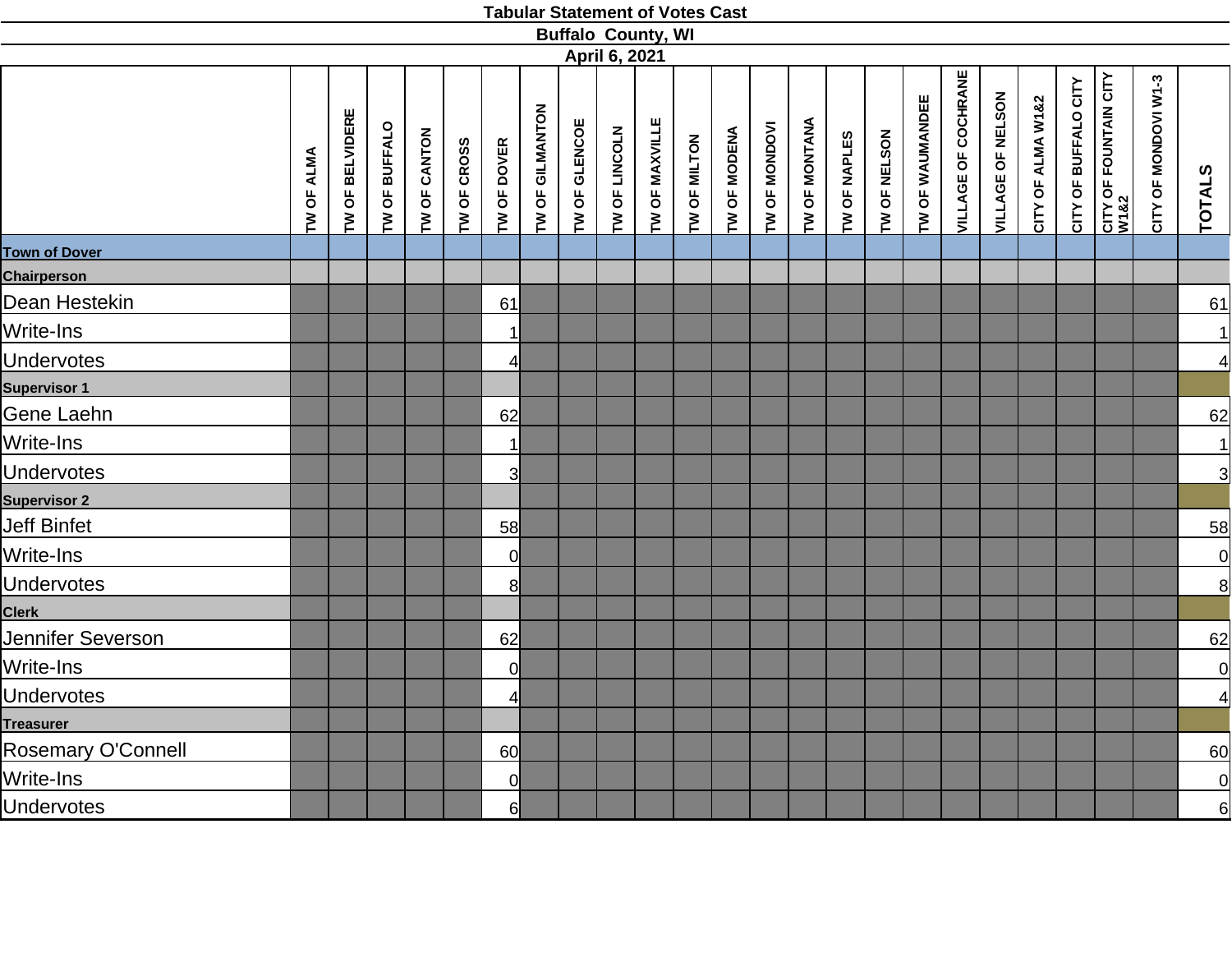|                          |            |                 |               |              |             |             |                 |               |               | <b>Buffalo County, WI</b> |              |              |               |               |              |              |                 |                            |                   |                   |                      |                               |                      |                |
|--------------------------|------------|-----------------|---------------|--------------|-------------|-------------|-----------------|---------------|---------------|---------------------------|--------------|--------------|---------------|---------------|--------------|--------------|-----------------|----------------------------|-------------------|-------------------|----------------------|-------------------------------|----------------------|----------------|
|                          |            |                 |               |              |             |             |                 |               | April 6, 2021 |                           |              |              |               |               |              |              |                 |                            |                   |                   |                      |                               |                      |                |
|                          | TW OF ALMA | TW OF BELVIDERE | TW OF BUFFALO | TW OF CANTON | TW OF CROSS | TW OF DOVER | TW OF GILMANTON | TW OF GLENCOE | TW OF LINCOLN | TW OF MAXVILLE            | TW OF MILTON | TW OF MODENA | TW OF MONDOVI | TW OF MONTANA | TW OF NAPLES | TW OF NELSON | TW OF WAUMANDEE | <b>VILLAGE OF COCHRANE</b> | VILLAGE OF NELSON | CITY OF ALMA W1&2 | CITY OF BUFFALO CITY | CITY OF FOUNTAIN CITY<br>W1&2 | CITY OF MONDOVI W1-3 | <b>TOTALS</b>  |
| <b>Town of Gilmanton</b> |            |                 |               |              |             |             |                 |               |               |                           |              |              |               |               |              |              |                 |                            |                   |                   |                      |                               |                      |                |
| <b>Chairperson</b>       |            |                 |               |              |             |             |                 |               |               |                           |              |              |               |               |              |              |                 |                            |                   |                   |                      |                               |                      |                |
| Jamey Davis              |            |                 |               |              |             |             | 39              |               |               |                           |              |              |               |               |              |              |                 |                            |                   |                   |                      |                               |                      | 39             |
| Write-Ins                |            |                 |               |              |             |             | 0l              |               |               |                           |              |              |               |               |              |              |                 |                            |                   |                   |                      |                               |                      | $\overline{0}$ |
| <b>Undervotes</b>        |            |                 |               |              |             |             | 1               |               |               |                           |              |              |               |               |              |              |                 |                            |                   |                   |                      |                               |                      | 1              |
| <b>Supervisor 1</b>      |            |                 |               |              |             |             |                 |               |               |                           |              |              |               |               |              |              |                 |                            |                   |                   |                      |                               |                      |                |
| Jim Miller               |            |                 |               |              |             |             | 39              |               |               |                           |              |              |               |               |              |              |                 |                            |                   |                   |                      |                               |                      | 39             |
| Write-Ins                |            |                 |               |              |             |             | 0l              |               |               |                           |              |              |               |               |              |              |                 |                            |                   |                   |                      |                               |                      | $\overline{0}$ |
| <b>Undervotes</b>        |            |                 |               |              |             |             | 1               |               |               |                           |              |              |               |               |              |              |                 |                            |                   |                   |                      |                               |                      | 1              |
| <b>Supervisor 2</b>      |            |                 |               |              |             |             |                 |               |               |                           |              |              |               |               |              |              |                 |                            |                   |                   |                      |                               |                      |                |
| Marvin Meier             |            |                 |               |              |             |             | 38              |               |               |                           |              |              |               |               |              |              |                 |                            |                   |                   |                      |                               |                      | $\frac{38}{5}$ |
| Write-Ins                |            |                 |               |              |             |             | $\mathbf 1$     |               |               |                           |              |              |               |               |              |              |                 |                            |                   |                   |                      |                               |                      | $\vert$        |
| <b>Undervotes</b>        |            |                 |               |              |             |             | 1               |               |               |                           |              |              |               |               |              |              |                 |                            |                   |                   |                      |                               |                      | 1              |
| <b>Clerk</b>             |            |                 |               |              |             |             |                 |               |               |                           |              |              |               |               |              |              |                 |                            |                   |                   |                      |                               |                      |                |
| Jessica Lisowski         |            |                 |               |              |             |             | 39              |               |               |                           |              |              |               |               |              |              |                 |                            |                   |                   |                      |                               |                      | 39             |
| Write-Ins                |            |                 |               |              |             |             | <sup>o</sup>    |               |               |                           |              |              |               |               |              |              |                 |                            |                   |                   |                      |                               |                      | $\overline{0}$ |
| <b>Undervotes</b>        |            |                 |               |              |             |             | 1               |               |               |                           |              |              |               |               |              |              |                 |                            |                   |                   |                      |                               |                      | $\vert$        |
| <b>Treasurer</b>         |            |                 |               |              |             |             |                 |               |               |                           |              |              |               |               |              |              |                 |                            |                   |                   |                      |                               |                      |                |
| Connie S. Loesel         |            |                 |               |              |             |             | 39              |               |               |                           |              |              |               |               |              |              |                 |                            |                   |                   |                      |                               |                      | 39             |
| Write-Ins                |            |                 |               |              |             |             | $\overline{0}$  |               |               |                           |              |              |               |               |              |              |                 |                            |                   |                   |                      |                               |                      | $\overline{0}$ |
| <b>Undervotes</b>        |            |                 |               |              |             |             | $\mathbf{1}$    |               |               |                           |              |              |               |               |              |              |                 |                            |                   |                   |                      |                               |                      | 1              |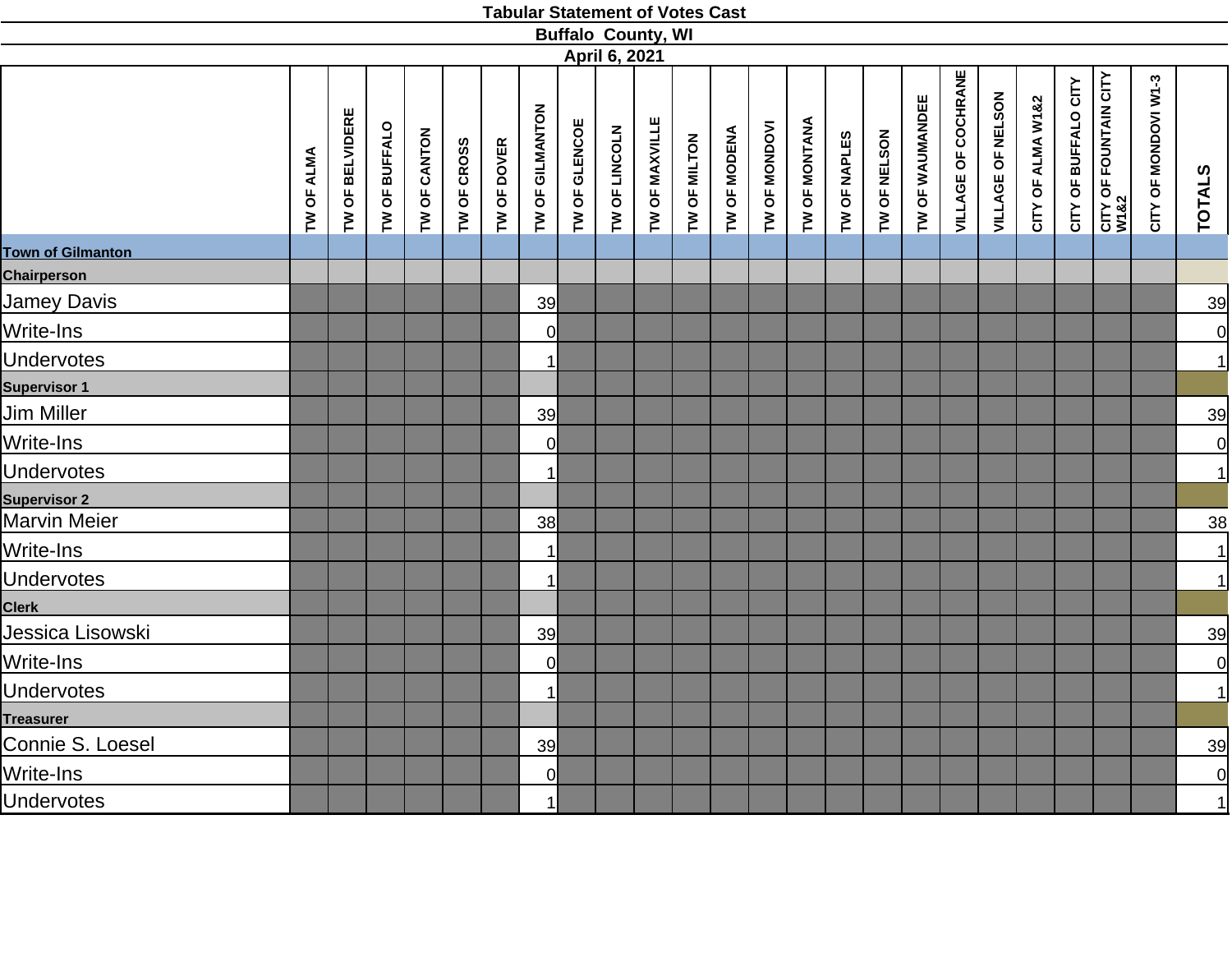|                        |            |                 |               |              |             |             |                 |                |               | <b>Buffalo County, WI</b> |              |              |               |               |              |              |                 |                            |                   |                   |                      |                                      |                      |                |
|------------------------|------------|-----------------|---------------|--------------|-------------|-------------|-----------------|----------------|---------------|---------------------------|--------------|--------------|---------------|---------------|--------------|--------------|-----------------|----------------------------|-------------------|-------------------|----------------------|--------------------------------------|----------------------|----------------|
|                        |            |                 |               |              |             |             |                 |                | April 6, 2021 |                           |              |              |               |               |              |              |                 |                            |                   |                   |                      |                                      |                      |                |
|                        | TW OF ALMA | TW OF BELVIDERE | TW OF BUFFALO | TW OF CANTON | TW OF CROSS | TW OF DOVER | TW OF GILMANTON | TW OF GLENCOE  | TW OF LINCOLN | TW OF MAXVILLE            | TW OF MILTON | TW OF MODENA | TW OF MONDOVI | TW OF MONTANA | TW OF NAPLES | TW OF NELSON | TW OF WAUMANDEE | <b>VILLAGE OF COCHRANE</b> | VILLAGE OF NELSON | CITY OF ALMA W1&2 | CITY OF BUFFALO CITY | <b>CITY OF FOUNTAIN CITY</b><br>W1&2 | CITY OF MONDOVI W1-3 | <b>TOTALS</b>  |
| <b>Town of Glencoe</b> |            |                 |               |              |             |             |                 |                |               |                           |              |              |               |               |              |              |                 |                            |                   |                   |                      |                                      |                      |                |
| <b>Chairperson</b>     |            |                 |               |              |             |             |                 |                |               |                           |              |              |               |               |              |              |                 |                            |                   |                   |                      |                                      |                      |                |
| Cletus N Foegen        |            |                 |               |              |             |             |                 | 70             |               |                           |              |              |               |               |              |              |                 |                            |                   |                   |                      |                                      |                      | <u>70</u>      |
| Write-Ins              |            |                 |               |              |             |             |                 | $\overline{0}$ |               |                           |              |              |               |               |              |              |                 |                            |                   |                   |                      |                                      |                      | $\overline{0}$ |
| <b>Undervotes</b>      |            |                 |               |              |             |             |                 | 9              |               |                           |              |              |               |               |              |              |                 |                            |                   |                   |                      |                                      |                      | 9              |
| <b>Supervisor 1</b>    |            |                 |               |              |             |             |                 |                |               |                           |              |              |               |               |              |              |                 |                            |                   |                   |                      |                                      |                      |                |
| Gary A Pronschinske    |            |                 |               |              |             |             |                 | 61             |               |                           |              |              |               |               |              |              |                 |                            |                   |                   |                      |                                      |                      | 61             |
| Terry J Sobotta        |            |                 |               |              |             |             |                 | 64             |               |                           |              |              |               |               |              |              |                 |                            |                   |                   |                      |                                      |                      | 64             |
| Write-Ins              |            |                 |               |              |             |             |                 | $\overline{0}$ |               |                           |              |              |               |               |              |              |                 |                            |                   |                   |                      |                                      |                      | 0              |
| <b>Undervotes</b>      |            |                 |               |              |             |             |                 | 33             |               |                           |              |              |               |               |              |              |                 |                            |                   |                   |                      |                                      |                      | 33             |
| <b>Clerk</b>           |            |                 |               |              |             |             |                 |                |               |                           |              |              |               |               |              |              |                 |                            |                   |                   |                      |                                      |                      |                |
| Anne Cornish           |            |                 |               |              |             |             |                 | 70             |               |                           |              |              |               |               |              |              |                 |                            |                   |                   |                      |                                      |                      | <u>70</u>      |
| Write-Ins              |            |                 |               |              |             |             |                 |                |               |                           |              |              |               |               |              |              |                 |                            |                   |                   |                      |                                      |                      | $\vert$        |
| <b>Undervotes</b>      |            |                 |               |              |             |             |                 | 8 <sup>1</sup> |               |                           |              |              |               |               |              |              |                 |                            |                   |                   |                      |                                      |                      | 8              |
| <b>Treasurer</b>       |            |                 |               |              |             |             |                 |                |               |                           |              |              |               |               |              |              |                 |                            |                   |                   |                      |                                      |                      |                |
| Kathleen A Korrison    |            |                 |               |              |             |             |                 | 71             |               |                           |              |              |               |               |              |              |                 |                            |                   |                   |                      |                                      |                      | 71             |
| Write-Ins              |            |                 |               |              |             |             |                 | $\overline{0}$ |               |                           |              |              |               |               |              |              |                 |                            |                   |                   |                      |                                      |                      | <u>이</u>       |
| <b>Undervotes</b>      |            |                 |               |              |             |             |                 | 8              |               |                           |              |              |               |               |              |              |                 |                            |                   |                   |                      |                                      |                      | 8              |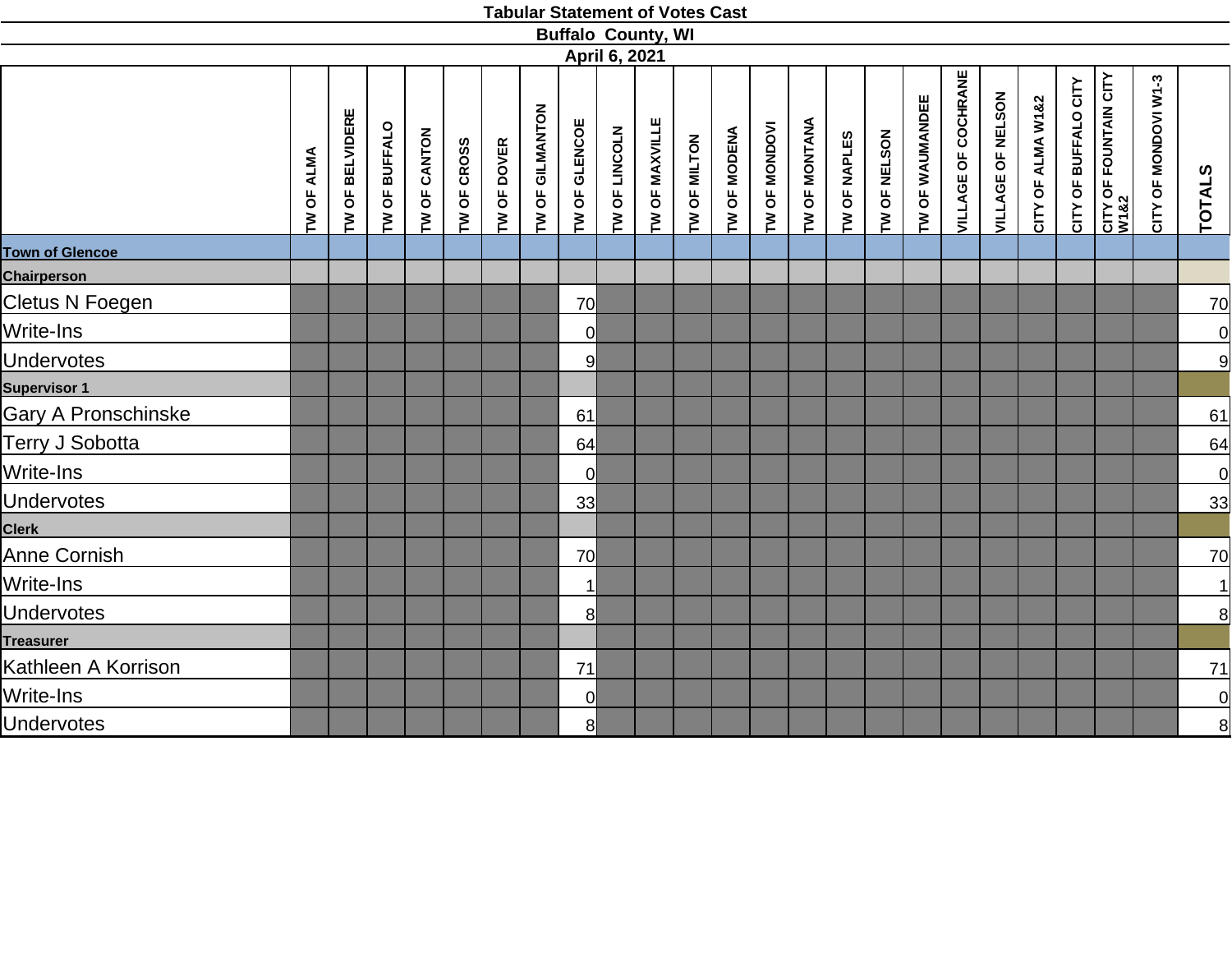|                           |                      |                           |               |              |             |             |                 | <b>Buffalo County, WI</b> |                |                |              |              |               |               |              |              |                 |                            |                   |                   |                      |                               |                      |                         |
|---------------------------|----------------------|---------------------------|---------------|--------------|-------------|-------------|-----------------|---------------------------|----------------|----------------|--------------|--------------|---------------|---------------|--------------|--------------|-----------------|----------------------------|-------------------|-------------------|----------------------|-------------------------------|----------------------|-------------------------|
|                           |                      |                           |               |              |             |             |                 |                           | April 6, 2021  |                |              |              |               |               |              |              |                 |                            |                   |                   |                      |                               |                      |                         |
|                           | <b>ALMA</b><br>TW OF | <b>BELVIDERE</b><br>TW OF | TW OF BUFFALO | TW OF CANTON | TW OF CROSS | TW OF DOVER | TW OF GILMANTON | TW OF GLENCOE             | TW OF LINCOLN  | TW OF MAXVILLE | TW OF MILTON | TW OF MODENA | TW OF MONDOVI | TW OF MONTANA | TW OF NAPLES | TW OF NELSON | TW OF WAUMANDEE | <b>VILLAGE OF COCHRANE</b> | VILLAGE OF NELSON | CITY OF ALMA W1&2 | CITY OF BUFFALO CITY | CITY OF FOUNTAIN CITY<br>W1&2 | CITY OF MONDOVI W1-3 | TOTALS                  |
| <b>Town of Lincoln</b>    |                      |                           |               |              |             |             |                 |                           |                |                |              |              |               |               |              |              |                 |                            |                   |                   |                      |                               |                      |                         |
| Chairperson               |                      |                           |               |              |             |             |                 |                           |                |                |              |              |               |               |              |              |                 |                            |                   |                   |                      |                               |                      |                         |
| <b>Bruce Auseth</b>       |                      |                           |               |              |             |             |                 |                           | 47             |                |              |              |               |               |              |              |                 |                            |                   |                   |                      |                               |                      | 47                      |
| Write-Ins                 |                      |                           |               |              |             |             |                 |                           | 11             |                |              |              |               |               |              |              |                 |                            |                   |                   |                      |                               |                      |                         |
| <b>Undervotes</b>         |                      |                           |               |              |             |             |                 |                           | 5              |                |              |              |               |               |              |              |                 |                            |                   |                   |                      |                               |                      | $\frac{1}{5}$           |
| <b>Supervisor 1</b>       |                      |                           |               |              |             |             |                 |                           |                |                |              |              |               |               |              |              |                 |                            |                   |                   |                      |                               |                      |                         |
| <b>Cody Ritscher</b>      |                      |                           |               |              |             |             |                 |                           | 48             |                |              |              |               |               |              |              |                 |                            |                   |                   |                      |                               |                      | $\frac{48}{}$           |
| Write-Ins                 |                      |                           |               |              |             |             |                 |                           | $\overline{0}$ |                |              |              |               |               |              |              |                 |                            |                   |                   |                      |                               |                      |                         |
| <b>Undervotes</b>         |                      |                           |               |              |             |             |                 |                           | 5              |                |              |              |               |               |              |              |                 |                            |                   |                   |                      |                               |                      | $\frac{1}{5}$           |
| <b>Supervisor 2</b>       |                      |                           |               |              |             |             |                 |                           |                |                |              |              |               |               |              |              |                 |                            |                   |                   |                      |                               |                      |                         |
| <b>Steve Heller</b>       |                      |                           |               |              |             |             |                 |                           | 37             |                |              |              |               |               |              |              |                 |                            |                   |                   |                      |                               |                      | $\overline{37}$         |
| Mark Soderholm            |                      |                           |               |              |             |             |                 |                           | 15             |                |              |              |               |               |              |              |                 |                            |                   |                   |                      |                               |                      | 15                      |
| Write-Ins                 |                      |                           |               |              |             |             |                 |                           | $\overline{0}$ |                |              |              |               |               |              |              |                 |                            |                   |                   |                      |                               |                      | $\overline{0}$          |
| <b>Undervotes</b>         |                      |                           |               |              |             |             |                 |                           |                |                |              |              |               |               |              |              |                 |                            |                   |                   |                      |                               |                      | 1                       |
| <b>Clerk</b>              |                      |                           |               |              |             |             |                 |                           |                |                |              |              |               |               |              |              |                 |                            |                   |                   |                      |                               |                      |                         |
| Carolyn Thomsen           |                      |                           |               |              |             |             |                 |                           | 52             |                |              |              |               |               |              |              |                 |                            |                   |                   |                      |                               |                      | $\overline{52}$         |
| Write-Ins                 |                      |                           |               |              |             |             |                 |                           | 0              |                |              |              |               |               |              |              |                 |                            |                   |                   |                      |                               |                      | <u>이</u>                |
| <b>Undervotes</b>         |                      |                           |               |              |             |             |                 |                           | $\mathbf{1}$   |                |              |              |               |               |              |              |                 |                            |                   |                   |                      |                               |                      | $\overline{\mathbf{1}}$ |
| <b>Treasurer</b>          |                      |                           |               |              |             |             |                 |                           |                |                |              |              |               |               |              |              |                 |                            |                   |                   |                      |                               |                      |                         |
| <b>Trinity Hungerford</b> |                      |                           |               |              |             |             |                 |                           | 49             |                |              |              |               |               |              |              |                 |                            |                   |                   |                      |                               |                      | 49                      |
| Write-Ins                 |                      |                           |               |              |             |             |                 |                           | 0              |                |              |              |               |               |              |              |                 |                            |                   |                   |                      |                               |                      | <u>이</u>                |
| <b>Undervotes</b>         |                      |                           |               |              |             |             |                 |                           | 41             |                |              |              |               |               |              |              |                 |                            |                   |                   |                      |                               |                      | $\overline{4}$          |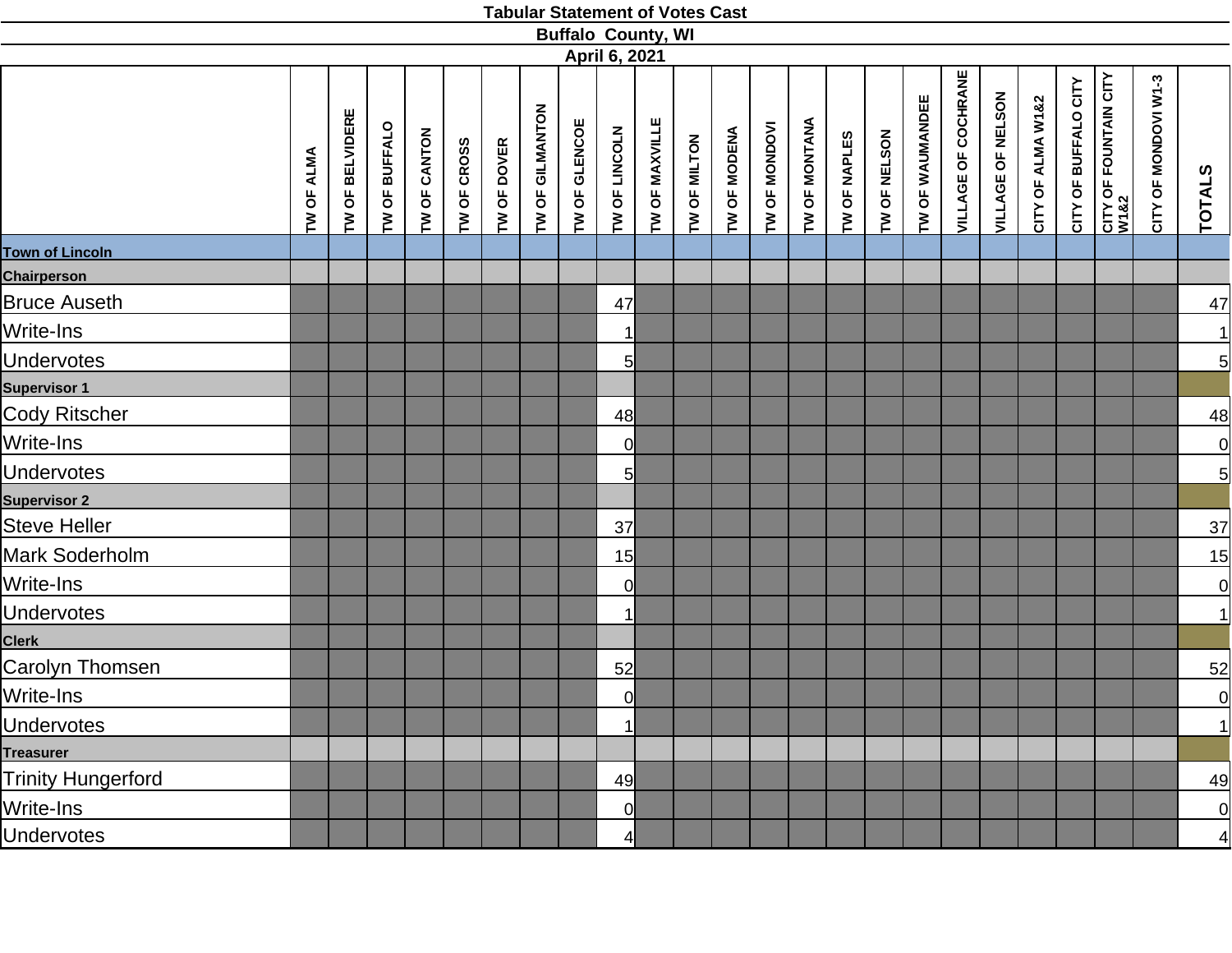|                         |            |                           |               |              |             |             |                 |               | <b>Buffalo County, WI</b>      |                |              |              |               |               |              |              |                 |                            |                   |                   |                      |                                           |                      |                                         |
|-------------------------|------------|---------------------------|---------------|--------------|-------------|-------------|-----------------|---------------|--------------------------------|----------------|--------------|--------------|---------------|---------------|--------------|--------------|-----------------|----------------------------|-------------------|-------------------|----------------------|-------------------------------------------|----------------------|-----------------------------------------|
|                         | TW OF ALMA | <b>BELVIDERE</b><br>TW OF | TW OF BUFFALO | TW OF CANTON | TW OF CROSS | TW OF DOVER | TW OF GILMANTON | TW OF GLENCOE | April 6, 2021<br>TW OF LINCOLN | TW OF MAXVILLE | TW OF MILTON | TW OF MODENA | TW OF MONDOVI | TW OF MONTANA | TW OF NAPLES | TW OF NELSON | TW OF WAUMANDEE | <b>VILLAGE OF COCHRANE</b> | VILLAGE OF NELSON | CITY OF ALMA W1&2 | CITY OF BUFFALO CITY | <b>CITY OF FOUNTAIN CITY<br/>W1&amp;2</b> | CITY OF MONDOVI W1-3 | <b>TOTALS</b>                           |
| <b>Town of Maxville</b> |            |                           |               |              |             |             |                 |               |                                |                |              |              |               |               |              |              |                 |                            |                   |                   |                      |                                           |                      |                                         |
| <b>Chairperson</b>      |            |                           |               |              |             |             |                 |               |                                |                |              |              |               |               |              |              |                 |                            |                   |                   |                      |                                           |                      |                                         |
| Dan Weisenbeck          |            |                           |               |              |             |             |                 |               |                                | 60             |              |              |               |               |              |              |                 |                            |                   |                   |                      |                                           |                      | 60                                      |
| Write-Ins               |            |                           |               |              |             |             |                 |               |                                | <sup>o</sup>   |              |              |               |               |              |              |                 |                            |                   |                   |                      |                                           |                      |                                         |
| <b>Undervotes</b>       |            |                           |               |              |             |             |                 |               |                                | 3              |              |              |               |               |              |              |                 |                            |                   |                   |                      |                                           |                      | $\frac{1}{3}$                           |
| <b>Supervisor 1</b>     |            |                           |               |              |             |             |                 |               |                                |                |              |              |               |               |              |              |                 |                            |                   |                   |                      |                                           |                      |                                         |
| <b>Bruce Kees</b>       |            |                           |               |              |             |             |                 |               |                                | 60             |              |              |               |               |              |              |                 |                            |                   |                   |                      |                                           |                      | 60                                      |
| Write-Ins               |            |                           |               |              |             |             |                 |               |                                | <sup>o</sup>   |              |              |               |               |              |              |                 |                            |                   |                   |                      |                                           |                      |                                         |
| <b>Undervotes</b>       |            |                           |               |              |             |             |                 |               |                                | 3              |              |              |               |               |              |              |                 |                            |                   |                   |                      |                                           |                      | $\frac{1}{3}$                           |
| <b>Supervisor 2</b>     |            |                           |               |              |             |             |                 |               |                                |                |              |              |               |               |              |              |                 |                            |                   |                   |                      |                                           |                      |                                         |
| Andy Hayden             |            |                           |               |              |             |             |                 |               |                                | 35             |              |              |               |               |              |              |                 |                            |                   |                   |                      |                                           |                      | 35                                      |
| Wade Lamphere           |            |                           |               |              |             |             |                 |               |                                | 27             |              |              |               |               |              |              |                 |                            |                   |                   |                      |                                           |                      | 27                                      |
| Write-Ins               |            |                           |               |              |             |             |                 |               |                                | <sup>o</sup>   |              |              |               |               |              |              |                 |                            |                   |                   |                      |                                           |                      | $\overline{0}$                          |
| <b>Undervotes</b>       |            |                           |               |              |             |             |                 |               |                                | $\mathbf{1}$   |              |              |               |               |              |              |                 |                            |                   |                   |                      |                                           |                      | 1                                       |
| <b>Clerk</b>            |            |                           |               |              |             |             |                 |               |                                |                |              |              |               |               |              |              |                 |                            |                   |                   |                      |                                           |                      |                                         |
| <b>Barb Traun</b>       |            |                           |               |              |             |             |                 |               |                                | 62             |              |              |               |               |              |              |                 |                            |                   |                   |                      |                                           |                      | 62                                      |
| Write-Ins               |            |                           |               |              |             |             |                 |               |                                | 0              |              |              |               |               |              |              |                 |                            |                   |                   |                      |                                           |                      |                                         |
| <b>Undervotes</b>       |            |                           |               |              |             |             |                 |               |                                | 1              |              |              |               |               |              |              |                 |                            |                   |                   |                      |                                           |                      | $\begin{array}{c}\n0 \\ 1\n\end{array}$ |
| <b>Treasurer</b>        |            |                           |               |              |             |             |                 |               |                                |                |              |              |               |               |              |              |                 |                            |                   |                   |                      |                                           |                      |                                         |
| Carrie Lindstrom        |            |                           |               |              |             |             |                 |               |                                | 63             |              |              |               |               |              |              |                 |                            |                   |                   |                      |                                           |                      | 63                                      |
| Write-Ins               |            |                           |               |              |             |             |                 |               |                                | <sup>0</sup>   |              |              |               |               |              |              |                 |                            |                   |                   |                      |                                           |                      | <u>이</u>                                |
| <b>Undervotes</b>       |            |                           |               |              |             |             |                 |               |                                | 0l             |              |              |               |               |              |              |                 |                            |                   |                   |                      |                                           |                      | 0                                       |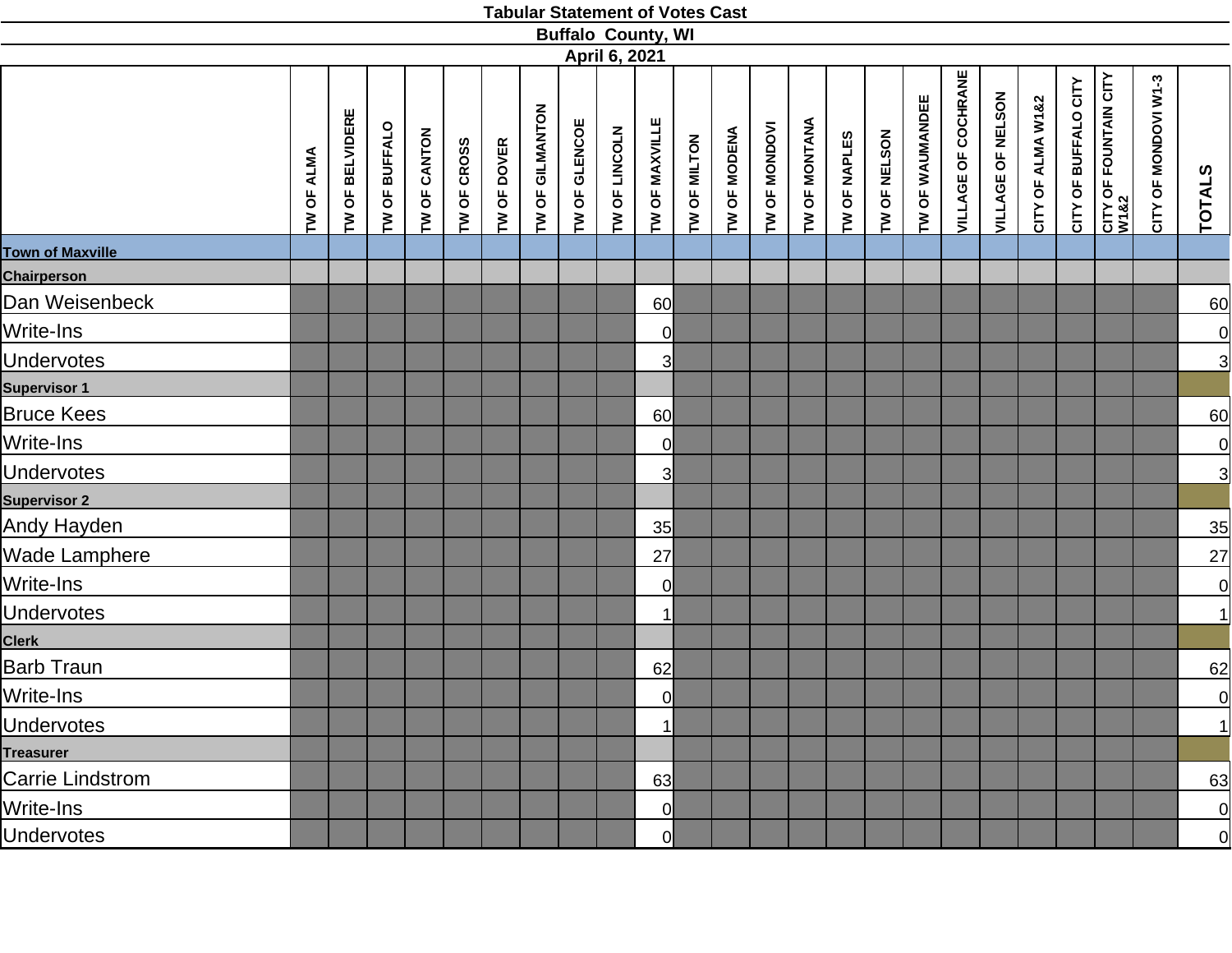|                       |            |                 |               |              |             |             |                 |               |               | <b>Buffalo County, WI</b> |                |              |               |               |              |              |                 |                     |                   |                   |                      |                               |                      |               |
|-----------------------|------------|-----------------|---------------|--------------|-------------|-------------|-----------------|---------------|---------------|---------------------------|----------------|--------------|---------------|---------------|--------------|--------------|-----------------|---------------------|-------------------|-------------------|----------------------|-------------------------------|----------------------|---------------|
|                       |            |                 |               |              |             |             |                 |               | April 6, 2021 |                           |                |              |               |               |              |              |                 |                     |                   |                   |                      |                               |                      |               |
|                       | TW OF ALMA | TW OF BELVIDERE | TW OF BUFFALO | TW OF CANTON | TW OF CROSS | TW OF DOVER | TW OF GILMANTON | TW OF GLENCOE | TW OF LINCOLN | TW OF MAXVILLE            | TW OF MILTON   | TW OF MODENA | TW OF MONDOVI | TW OF MONTANA | TW OF NAPLES | TW OF NELSON | TW OF WAUMANDEE | VILLAGE OF COCHRANE | VILLAGE OF NELSON | CITY OF ALMA W1&2 | CITY OF BUFFALO CITY | CITY OF FOUNTAIN CITY<br>W1&2 | CITY OF MONDOVI W1-3 | <b>TOTALS</b> |
| <b>Town of Milton</b> |            |                 |               |              |             |             |                 |               |               |                           |                |              |               |               |              |              |                 |                     |                   |                   |                      |                               |                      |               |
| <b>Chairperson</b>    |            |                 |               |              |             |             |                 |               |               |                           |                |              |               |               |              |              |                 |                     |                   |                   |                      |                               |                      |               |
| Ben Adank             |            |                 |               |              |             |             |                 |               |               |                           | 68             |              |               |               |              |              |                 |                     |                   |                   |                      |                               |                      | 68            |
| Write-Ins             |            |                 |               |              |             |             |                 |               |               |                           | $\mathbf{1}$   |              |               |               |              |              |                 |                     |                   |                   |                      |                               |                      | 1             |
| <b>Undervotes</b>     |            |                 |               |              |             |             |                 |               |               |                           | 11             |              |               |               |              |              |                 |                     |                   |                   |                      |                               |                      | 11            |
| <b>Supervisor</b>     |            |                 |               |              |             |             |                 |               |               |                           |                |              |               |               |              |              |                 |                     |                   |                   |                      |                               |                      |               |
| <b>Jeff Jandl</b>     |            |                 |               |              |             |             |                 |               |               |                           | 56             |              |               |               |              |              |                 |                     |                   |                   |                      |                               |                      | 56            |
| Pam Jensen            |            |                 |               |              |             |             |                 |               |               |                           | 45             |              |               |               |              |              |                 |                     |                   |                   |                      |                               |                      | 45            |
| Write-Ins             |            |                 |               |              |             |             |                 |               |               |                           | <sub>0</sub>   |              |               |               |              |              |                 |                     |                   |                   |                      |                               |                      | 0             |
| <b>Undervotes</b>     |            |                 |               |              |             |             |                 |               |               |                           | 59             |              |               |               |              |              |                 |                     |                   |                   |                      |                               |                      | 59            |
| <b>Clerk</b>          |            |                 |               |              |             |             |                 |               |               |                           |                |              |               |               |              |              |                 |                     |                   |                   |                      |                               |                      |               |
| Kalene Engel          |            |                 |               |              |             |             |                 |               |               |                           | 67             |              |               |               |              |              |                 |                     |                   |                   |                      |                               |                      | 67            |
| Write-Ins             |            |                 |               |              |             |             |                 |               |               |                           | $\mathbf{1}$   |              |               |               |              |              |                 |                     |                   |                   |                      |                               |                      | $\vert$       |
| <b>Undervotes</b>     |            |                 |               |              |             |             |                 |               |               |                           | 12             |              |               |               |              |              |                 |                     |                   |                   |                      |                               |                      | <u>12</u>     |
| <b>Treasurer</b>      |            |                 |               |              |             |             |                 |               |               |                           |                |              |               |               |              |              |                 |                     |                   |                   |                      |                               |                      |               |
| Jane A. Baures        |            |                 |               |              |             |             |                 |               |               |                           | 67             |              |               |               |              |              |                 |                     |                   |                   |                      |                               |                      | 67            |
| Write-Ins             |            |                 |               |              |             |             |                 |               |               |                           | $\overline{0}$ |              |               |               |              |              |                 |                     |                   |                   |                      |                               |                      | 0             |
| <b>Undervotes</b>     |            |                 |               |              |             |             |                 |               |               |                           | 13             |              |               |               |              |              |                 |                     |                   |                   |                      |                               |                      | 13            |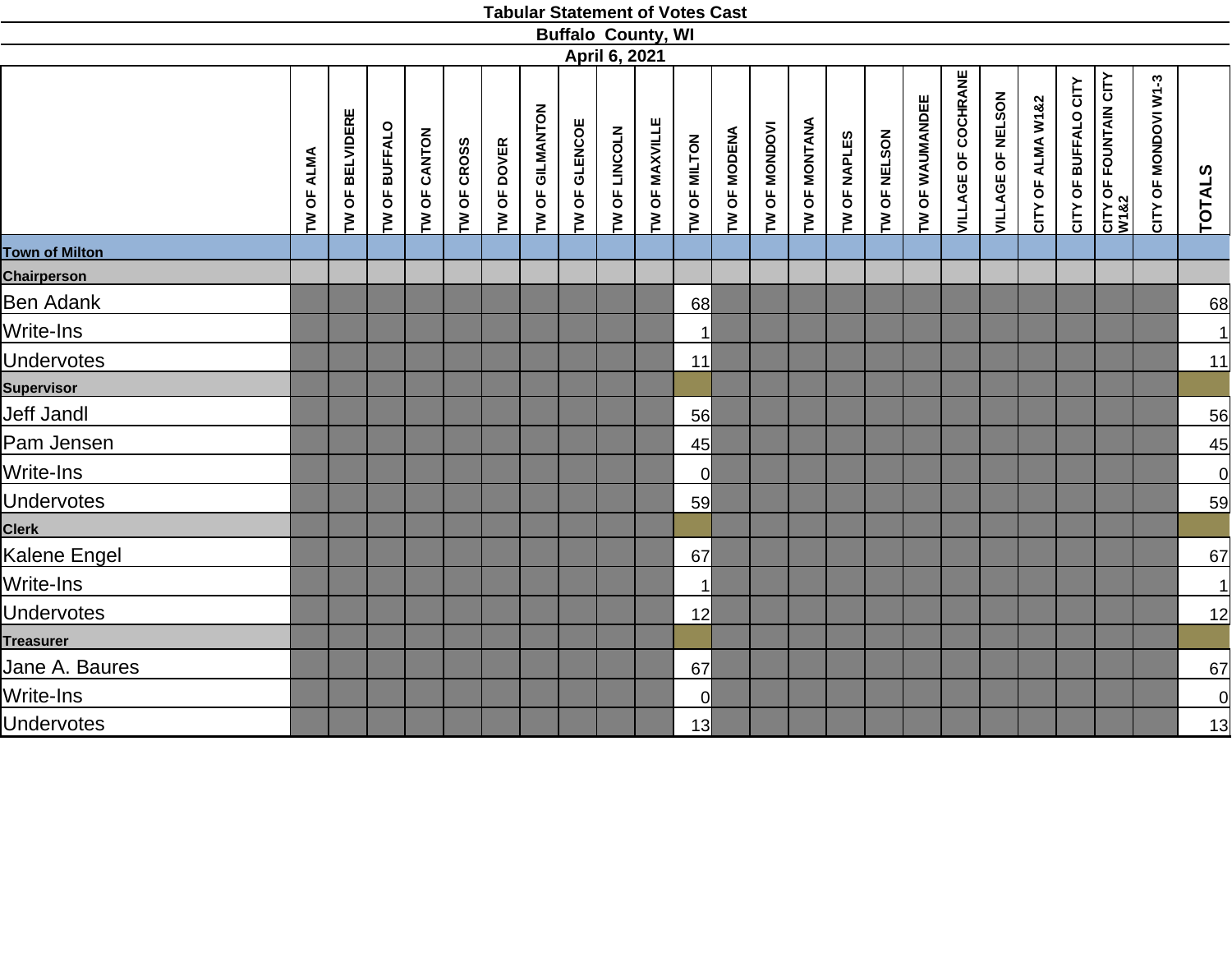|                        |            |                           |               |              |             |             |                 |               |               | <b>Buffalo County, WI</b> |              |                |               |                      |              |              |                 |                            |                   |                   |                      |                               |                      |                |
|------------------------|------------|---------------------------|---------------|--------------|-------------|-------------|-----------------|---------------|---------------|---------------------------|--------------|----------------|---------------|----------------------|--------------|--------------|-----------------|----------------------------|-------------------|-------------------|----------------------|-------------------------------|----------------------|----------------|
|                        |            |                           |               |              |             |             |                 |               | April 6, 2021 |                           |              |                |               |                      |              |              |                 |                            |                   |                   |                      |                               |                      |                |
|                        | TW OF ALMA | <b>BELVIDERE</b><br>TW OF | TW OF BUFFALO | TW OF CANTON | TW OF CROSS | TW OF DOVER | TW OF GILMANTON | TW OF GLENCOE | TW OF LINCOLN | TW OF MAXVILLE            | TW OF MILTON | TW OF MODENA   | TW OF MONDOVI | <b>TW OF MONTANA</b> | TW OF NAPLES | TW OF NELSON | TW OF WAUMANDEE | <b>VILLAGE OF COCHRANE</b> | VILLAGE OF NELSON | CITY OF ALMA W1&2 | CITY OF BUFFALO CITY | CITY OF FOUNTAIN CITY<br>W1&2 | CITY OF MONDOVI W1-3 | TOTALS         |
| <b>Town of Modena</b>  |            |                           |               |              |             |             |                 |               |               |                           |              |                |               |                      |              |              |                 |                            |                   |                   |                      |                               |                      |                |
| <b>Chairperson</b>     |            |                           |               |              |             |             |                 |               |               |                           |              |                |               |                      |              |              |                 |                            |                   |                   |                      |                               |                      |                |
| Dale D. Klopp          |            |                           |               |              |             |             |                 |               |               |                           |              | 85             |               |                      |              |              |                 |                            |                   |                   |                      |                               |                      | 85             |
| Write-Ins              |            |                           |               |              |             |             |                 |               |               |                           |              | $\overline{0}$ |               |                      |              |              |                 |                            |                   |                   |                      |                               |                      | 의              |
| <b>Undervotes</b>      |            |                           |               |              |             |             |                 |               |               |                           |              | 9              |               |                      |              |              |                 |                            |                   |                   |                      |                               |                      | 9              |
| <b>Supervisor 1</b>    |            |                           |               |              |             |             |                 |               |               |                           |              |                |               |                      |              |              |                 |                            |                   |                   |                      |                               |                      |                |
| Perry J. Pronschinske  |            |                           |               |              |             |             |                 |               |               |                           |              | 82             |               |                      |              |              |                 |                            |                   |                   |                      |                               |                      | 82             |
| Write-Ins              |            |                           |               |              |             |             |                 |               |               |                           |              |                |               |                      |              |              |                 |                            |                   |                   |                      |                               |                      | $\overline{1}$ |
| <b>Undervotes</b>      |            |                           |               |              |             |             |                 |               |               |                           |              | 11             |               |                      |              |              |                 |                            |                   |                   |                      |                               |                      | 11             |
| <b>Supervisor 2</b>    |            |                           |               |              |             |             |                 |               |               |                           |              |                |               |                      |              |              |                 |                            |                   |                   |                      |                               |                      |                |
| David A. Bauer         |            |                           |               |              |             |             |                 |               |               |                           |              | 72             |               |                      |              |              |                 |                            |                   |                   |                      |                               |                      | 72             |
| Robert V. Marten       |            |                           |               |              |             |             |                 |               |               |                           |              | 21             |               |                      |              |              |                 |                            |                   |                   |                      |                               |                      | 21             |
| Write-Ins              |            |                           |               |              |             |             |                 |               |               |                           |              | $\overline{0}$ |               |                      |              |              |                 |                            |                   |                   |                      |                               |                      | $\overline{0}$ |
| <b>Undervotes</b>      |            |                           |               |              |             |             |                 |               |               |                           |              |                |               |                      |              |              |                 |                            |                   |                   |                      |                               |                      | 1              |
| <b>Clerk</b>           |            |                           |               |              |             |             |                 |               |               |                           |              |                |               |                      |              |              |                 |                            |                   |                   |                      |                               |                      |                |
| James A. Hagen         |            |                           |               |              |             |             |                 |               |               |                           |              | 89             |               |                      |              |              |                 |                            |                   |                   |                      |                               |                      | 89             |
| Write-Ins              |            |                           |               |              |             |             |                 |               |               |                           |              | $\overline{0}$ |               |                      |              |              |                 |                            |                   |                   |                      |                               |                      | $\overline{0}$ |
| <b>Undervotes</b>      |            |                           |               |              |             |             |                 |               |               |                           |              | 5              |               |                      |              |              |                 |                            |                   |                   |                      |                               |                      | $\overline{5}$ |
| <b>Treasurer</b>       |            |                           |               |              |             |             |                 |               |               |                           |              |                |               |                      |              |              |                 |                            |                   |                   |                      |                               |                      |                |
| Danielle L. Schalinske |            |                           |               |              |             |             |                 |               |               |                           |              | 87             |               |                      |              |              |                 |                            |                   |                   |                      |                               |                      | 87             |
| Write-Ins              |            |                           |               |              |             |             |                 |               |               |                           |              | <sub>0</sub>   |               |                      |              |              |                 |                            |                   |                   |                      |                               |                      | $\overline{0}$ |
| <b>Undervotes</b>      |            |                           |               |              |             |             |                 |               |               |                           |              |                |               |                      |              |              |                 |                            |                   |                   |                      |                               |                      | $\overline{7}$ |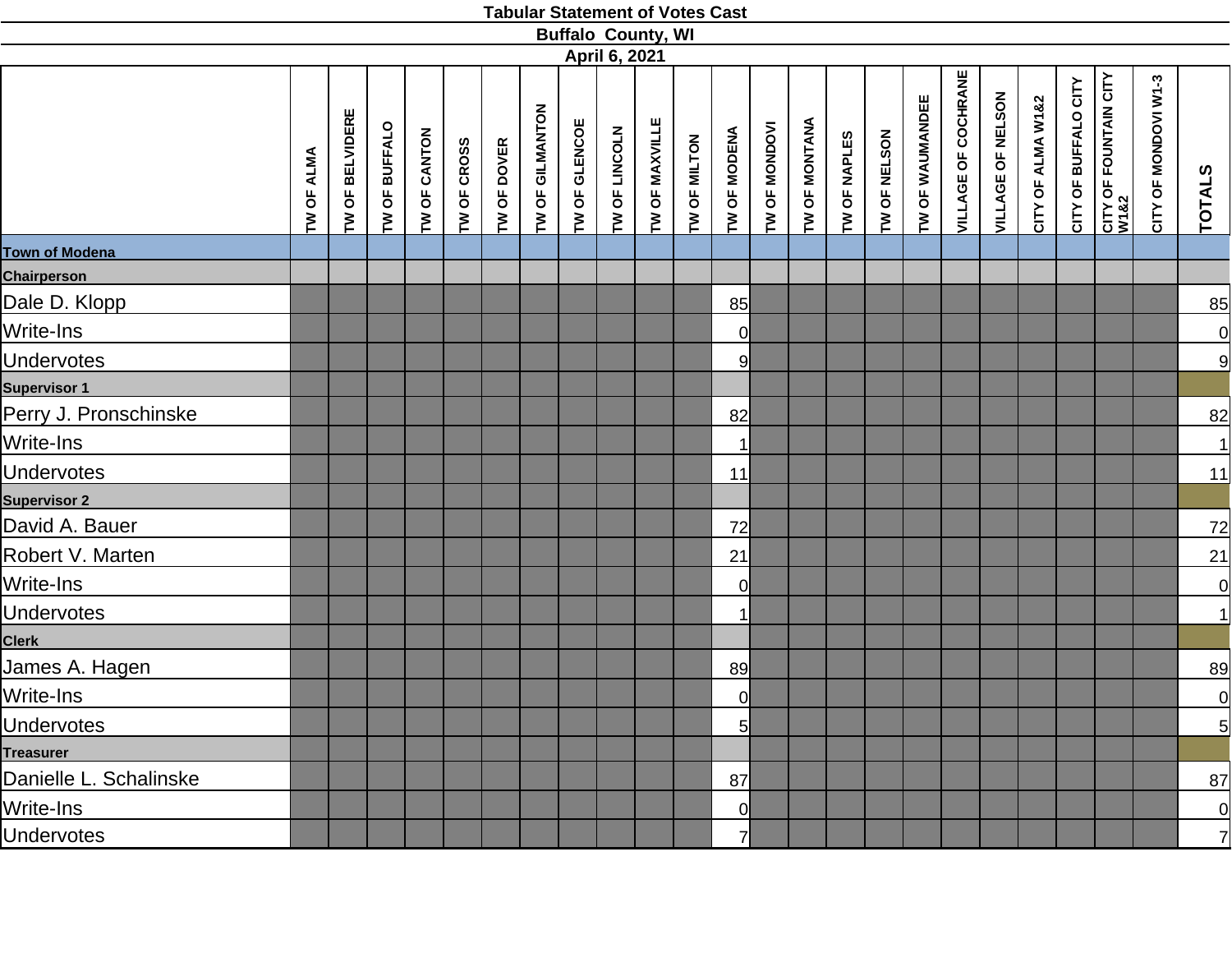|                                 |            |                 |               |              |             |             |                 | <b>Buffalo County, WI</b> |               |                |              |              |                      |                      |              |              |                 |                            |                   |                   |                      |                       |                      |                 |
|---------------------------------|------------|-----------------|---------------|--------------|-------------|-------------|-----------------|---------------------------|---------------|----------------|--------------|--------------|----------------------|----------------------|--------------|--------------|-----------------|----------------------------|-------------------|-------------------|----------------------|-----------------------|----------------------|-----------------|
|                                 |            |                 |               |              |             |             |                 |                           | April 6, 2021 |                |              |              |                      |                      |              |              |                 |                            |                   |                   |                      |                       |                      |                 |
|                                 | TW OF ALMA | TW OF BELVIDERE | TW OF BUFFALO | TW OF CANTON | TW OF CROSS | TW OF DOVER | TW OF GILMANTON | TW OF GLENCOE             | TW OF LINCOLN | TW OF MAXVILLE | TW OF MILTON | TW OF MODENA | TW OF MONDOVI        | <b>TW OF MONTANA</b> | TW OF NAPLES | TW OF NELSON | TW OF WAUMANDEE | <b>VILLAGE OF COCHRANE</b> | VILLAGE OF NELSON | CITY OF ALMA W1&2 | CITY OF BUFFALO CITY | CITY OF FOUNTAIN CITY | CITY OF MONDOVI W1-3 | <b>TOTALS</b>   |
| <b>Town of Mondovi</b>          |            |                 |               |              |             |             |                 |                           |               |                |              |              |                      |                      |              |              |                 |                            |                   |                   |                      |                       |                      |                 |
| Chairperson                     |            |                 |               |              |             |             |                 |                           |               |                |              |              |                      |                      |              |              |                 |                            |                   |                   |                      |                       |                      |                 |
| Alan Noby                       |            |                 |               |              |             |             |                 |                           |               |                |              |              | 44                   |                      |              |              |                 |                            |                   |                   |                      |                       |                      | $\overline{44}$ |
| Write-Ins                       |            |                 |               |              |             |             |                 |                           |               |                |              |              | 0l                   |                      |              |              |                 |                            |                   |                   |                      |                       |                      |                 |
| <b>Undervotes</b>               |            |                 |               |              |             |             |                 |                           |               |                |              |              | $6 \mid$             |                      |              |              |                 |                            |                   |                   |                      |                       |                      | $\frac{1}{6}$   |
| <b>Supervisor 1</b>             |            |                 |               |              |             |             |                 |                           |               |                |              |              |                      |                      |              |              |                 |                            |                   |                   |                      |                       |                      |                 |
| Mike C. Miller                  |            |                 |               |              |             |             |                 |                           |               |                |              |              | 40                   |                      |              |              |                 |                            |                   |                   |                      |                       |                      | 40              |
| Write-Ins                       |            |                 |               |              |             |             |                 |                           |               |                |              |              | $\blacktriangleleft$ |                      |              |              |                 |                            |                   |                   |                      |                       |                      | $\overline{1}$  |
| <b>Undervotes</b>               |            |                 |               |              |             |             |                 |                           |               |                |              |              | 9                    |                      |              |              |                 |                            |                   |                   |                      |                       |                      | $\overline{9}$  |
| <b>Supervisor 2</b>             |            |                 |               |              |             |             |                 |                           |               |                |              |              |                      |                      |              |              |                 |                            |                   |                   |                      |                       |                      |                 |
| <b>Bradley J. Schmidtknecht</b> |            |                 |               |              |             |             |                 |                           |               |                |              |              | 45                   |                      |              |              |                 |                            |                   |                   |                      |                       |                      | 45              |
| Write-Ins                       |            |                 |               |              |             |             |                 |                           |               |                |              |              | $\overline{0}$       |                      |              |              |                 |                            |                   |                   |                      |                       |                      | $\overline{0}$  |
| <b>Undervotes</b>               |            |                 |               |              |             |             |                 |                           |               |                |              |              | $5 \,$               |                      |              |              |                 |                            |                   |                   |                      |                       |                      | $\overline{5}$  |
| <b>Clerk</b>                    |            |                 |               |              |             |             |                 |                           |               |                |              |              |                      |                      |              |              |                 |                            |                   |                   |                      |                       |                      |                 |
| Roxann Halverson                |            |                 |               |              |             |             |                 |                           |               |                |              |              | 49                   |                      |              |              |                 |                            |                   |                   |                      |                       |                      | 49              |
| Write-Ins                       |            |                 |               |              |             |             |                 |                           |               |                |              |              | 0                    |                      |              |              |                 |                            |                   |                   |                      |                       |                      | $\overline{0}$  |
| <b>Undervotes</b>               |            |                 |               |              |             |             |                 |                           |               |                |              |              | 1                    |                      |              |              |                 |                            |                   |                   |                      |                       |                      | $\mathbf{1}$    |
| <b>Treasurer</b>                |            |                 |               |              |             |             |                 |                           |               |                |              |              |                      |                      |              |              |                 |                            |                   |                   |                      |                       |                      |                 |
| Donna Moy                       |            |                 |               |              |             |             |                 |                           |               |                |              |              | 46                   |                      |              |              |                 |                            |                   |                   |                      |                       |                      | 46              |
| Write-Ins                       |            |                 |               |              |             |             |                 |                           |               |                |              |              | $\overline{0}$       |                      |              |              |                 |                            |                   |                   |                      |                       |                      | $\frac{1}{4}$   |
| <b>Undervotes</b>               |            |                 |               |              |             |             |                 |                           |               |                |              |              | $\overline{4}$       |                      |              |              |                 |                            |                   |                   |                      |                       |                      |                 |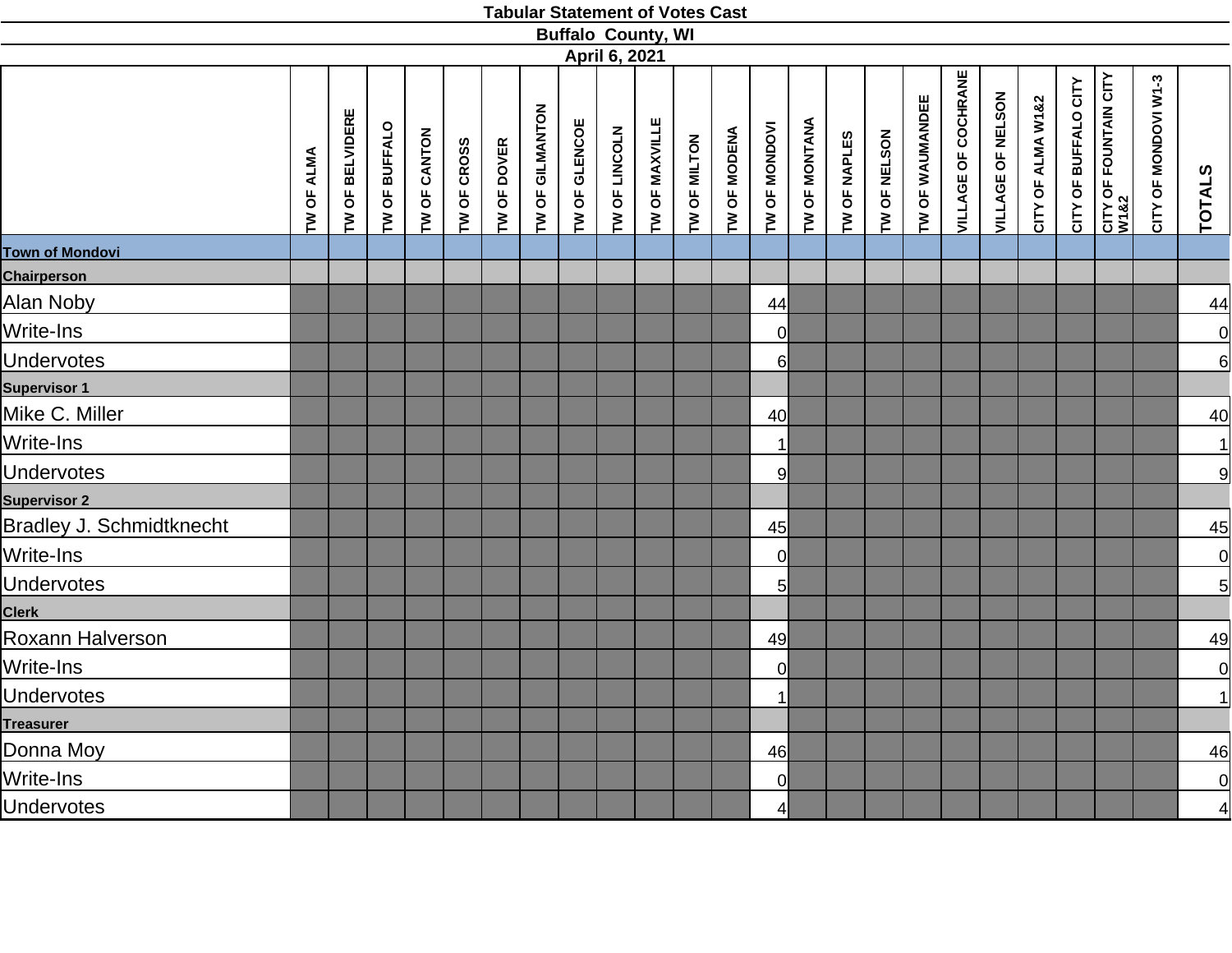|                        |                   |                           |               |              |             |             |                 |               |               | <b>Buffalo County, WI</b> |              |              |               |                |              |              |                 |                            |                   |                   |                      |                               |                      |                 |
|------------------------|-------------------|---------------------------|---------------|--------------|-------------|-------------|-----------------|---------------|---------------|---------------------------|--------------|--------------|---------------|----------------|--------------|--------------|-----------------|----------------------------|-------------------|-------------------|----------------------|-------------------------------|----------------------|-----------------|
|                        |                   |                           |               |              |             |             |                 |               | April 6, 2021 |                           |              |              |               |                |              |              |                 |                            |                   |                   |                      |                               |                      |                 |
|                        | <b>TW OF ALMA</b> | <b>BELVIDERE</b><br>TW OF | TW OF BUFFALO | TW OF CANTON | TW OF CROSS | TW OF DOVER | TW OF GILMANTON | TW OF GLENCOE | TW OF LINCOLN | TW OF MAXVILLE            | TW OF MILTON | TW OF MODENA | TW OF MONDOVI | TW OF MONTANA  | TW OF NAPLES | TW OF NELSON | TW OF WAUMANDEE | <b>VILLAGE OF COCHRANE</b> | VILLAGE OF NELSON | CITY OF ALMA W1&2 | CITY OF BUFFALO CITY | CITY OF FOUNTAIN CITY<br>W1&2 | CITY OF MONDOVI W1-3 | TOTALS          |
| <b>Town of Montana</b> |                   |                           |               |              |             |             |                 |               |               |                           |              |              |               |                |              |              |                 |                            |                   |                   |                      |                               |                      |                 |
| <b>Chairperson</b>     |                   |                           |               |              |             |             |                 |               |               |                           |              |              |               |                |              |              |                 |                            |                   |                   |                      |                               |                      |                 |
| Jimmy John Ellis       |                   |                           |               |              |             |             |                 |               |               |                           |              |              |               | 40             |              |              |                 |                            |                   |                   |                      |                               |                      | 40              |
| Write-Ins              |                   |                           |               |              |             |             |                 |               |               |                           |              |              |               | $\overline{0}$ |              |              |                 |                            |                   |                   |                      |                               |                      | $\frac{1}{6}$   |
| <b>Undervotes</b>      |                   |                           |               |              |             |             |                 |               |               |                           |              |              |               | $6 \mid$       |              |              |                 |                            |                   |                   |                      |                               |                      |                 |
| <b>Supervisor</b>      |                   |                           |               |              |             |             |                 |               |               |                           |              |              |               |                |              |              |                 |                            |                   |                   |                      |                               |                      |                 |
| Joe Bragger            |                   |                           |               |              |             |             |                 |               |               |                           |              |              |               | 37             |              |              |                 |                            |                   |                   |                      |                               |                      | $\overline{37}$ |
| Dennis Bork            |                   |                           |               |              |             |             |                 |               |               |                           |              |              |               | 34             |              |              |                 |                            |                   |                   |                      |                               |                      | $\overline{34}$ |
| Write-Ins              |                   |                           |               |              |             |             |                 |               |               |                           |              |              |               | $\overline{2}$ |              |              |                 |                            |                   |                   |                      |                               |                      | $\overline{2}$  |
| <b>Undervotes</b>      |                   |                           |               |              |             |             |                 |               |               |                           |              |              |               | 19             |              |              |                 |                            |                   |                   |                      |                               |                      | <u>19</u>       |
| <b>Clerk</b>           |                   |                           |               |              |             |             |                 |               |               |                           |              |              |               |                |              |              |                 |                            |                   |                   |                      |                               |                      |                 |
| LeeAnne Bulman         |                   |                           |               |              |             |             |                 |               |               |                           |              |              |               | 40             |              |              |                 |                            |                   |                   |                      |                               |                      | 40              |
| Write-Ins              |                   |                           |               |              |             |             |                 |               |               |                           |              |              |               | <sup>ol</sup>  |              |              |                 |                            |                   |                   |                      |                               |                      |                 |
| Undervotes             |                   |                           |               |              |             |             |                 |               |               |                           |              |              |               | $6 \mid$       |              |              |                 |                            |                   |                   |                      |                               |                      | $\frac{1}{6}$   |
| <b>Treasurer</b>       |                   |                           |               |              |             |             |                 |               |               |                           |              |              |               |                |              |              |                 |                            |                   |                   |                      |                               |                      |                 |
| Karen Ellis            |                   |                           |               |              |             |             |                 |               |               |                           |              |              |               | 43             |              |              |                 |                            |                   |                   |                      |                               |                      | 43              |
| Write-Ins              |                   |                           |               |              |             |             |                 |               |               |                           |              |              |               | $\overline{0}$ |              |              |                 |                            |                   |                   |                      |                               |                      |                 |
| <b>Undervotes</b>      |                   |                           |               |              |             |             |                 |               |               |                           |              |              |               | 3 <sup>1</sup> |              |              |                 |                            |                   |                   |                      |                               |                      | $\frac{1}{3}$   |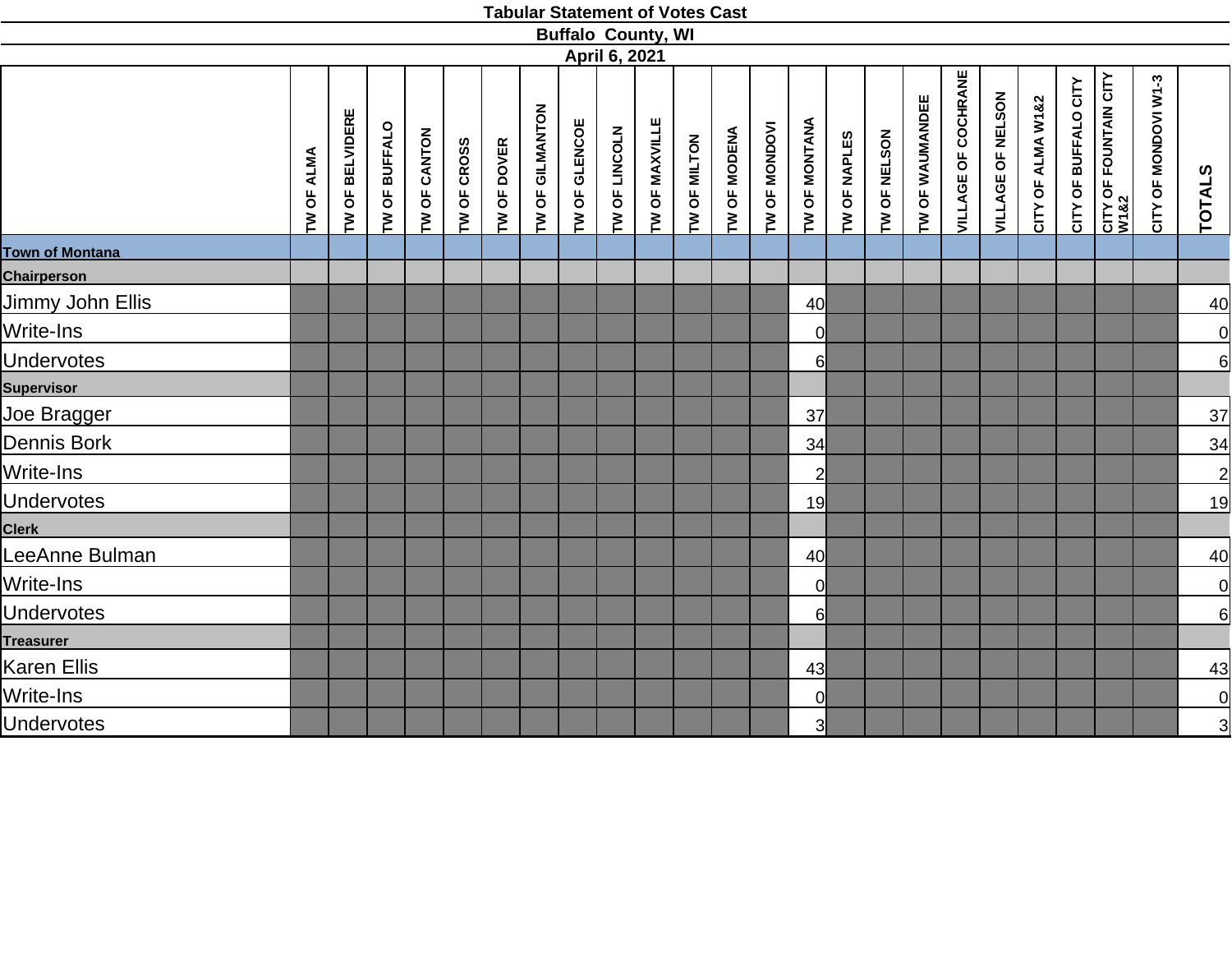|                       |            |                 |               |              |             |             |                 |               |               | <b>Buffalo County, WI</b> |              |                     |               |               |                |              |                 |                            |                   |                   |                      |                                           |                      |                 |
|-----------------------|------------|-----------------|---------------|--------------|-------------|-------------|-----------------|---------------|---------------|---------------------------|--------------|---------------------|---------------|---------------|----------------|--------------|-----------------|----------------------------|-------------------|-------------------|----------------------|-------------------------------------------|----------------------|-----------------|
|                       |            |                 |               |              |             |             |                 |               | April 6, 2021 |                           |              |                     |               |               |                |              |                 |                            |                   |                   |                      |                                           |                      |                 |
|                       | TW OF ALMA | TW OF BELVIDERE | TW OF BUFFALO | TW OF CANTON | TW OF CROSS | TW OF DOVER | TW OF GILMANTON | TW OF GLENCOE | TW OF LINCOLN | TW OF MAXVILLE            | TW OF MILTON | <b>TW OF MODENA</b> | TW OF MONDOVI | TW OF MONTANA | TW OF NAPLES   | TW OF NELSON | TW OF WAUMANDEE | <b>VILLAGE OF COCHRANE</b> | VILLAGE OF NELSON | CITY OF ALMA W1&2 | CITY OF BUFFALO CITY | <b>CITY OF FOUNTAIN CITY<br/>W1&amp;2</b> | CITY OF MONDOVI W1-3 | <b>TOTALS</b>   |
| <b>Town of Naples</b> |            |                 |               |              |             |             |                 |               |               |                           |              |                     |               |               |                |              |                 |                            |                   |                   |                      |                                           |                      |                 |
| <b>Chairperson</b>    |            |                 |               |              |             |             |                 |               |               |                           |              |                     |               |               |                |              |                 |                            |                   |                   |                      |                                           |                      |                 |
| Dennis M. Olson       |            |                 |               |              |             |             |                 |               |               |                           |              |                     |               |               | 76             |              |                 |                            |                   |                   |                      |                                           |                      | <u>76</u>       |
| Write-Ins             |            |                 |               |              |             |             |                 |               |               |                           |              |                     |               |               | $\overline{3}$ |              |                 |                            |                   |                   |                      |                                           |                      | $\overline{3}$  |
| <b>Undervotes</b>     |            |                 |               |              |             |             |                 |               |               |                           |              |                     |               |               | 29             |              |                 |                            |                   |                   |                      |                                           |                      | <u>29</u>       |
| <b>Supervisor 1</b>   |            |                 |               |              |             |             |                 |               |               |                           |              |                     |               |               |                |              |                 |                            |                   |                   |                      |                                           |                      |                 |
| Paul I. Accola        |            |                 |               |              |             |             |                 |               |               |                           |              |                     |               |               | 90             |              |                 |                            |                   |                   |                      |                                           |                      | 90              |
| Write-Ins             |            |                 |               |              |             |             |                 |               |               |                           |              |                     |               |               | 0l             |              |                 |                            |                   |                   |                      |                                           |                      | 0               |
| <b>Undervotes</b>     |            |                 |               |              |             |             |                 |               |               |                           |              |                     |               |               | 18             |              |                 |                            |                   |                   |                      |                                           |                      | 18              |
| <b>Supervisor 2</b>   |            |                 |               |              |             |             |                 |               |               |                           |              |                     |               |               |                |              |                 |                            |                   |                   |                      |                                           |                      |                 |
| <b>Brett Cole</b>     |            |                 |               |              |             |             |                 |               |               |                           |              |                     |               |               | 86             |              |                 |                            |                   |                   |                      |                                           |                      | 86              |
| Write-Ins             |            |                 |               |              |             |             |                 |               |               |                           |              |                     |               |               | 0l             |              |                 |                            |                   |                   |                      |                                           |                      | 0               |
| <b>Undervotes</b>     |            |                 |               |              |             |             |                 |               |               |                           |              |                     |               |               | 22             |              |                 |                            |                   |                   |                      |                                           |                      | $\overline{22}$ |
| <b>Clerk</b>          |            |                 |               |              |             |             |                 |               |               |                           |              |                     |               |               |                |              |                 |                            |                   |                   |                      |                                           |                      |                 |
| <b>Jackie Dregney</b> |            |                 |               |              |             |             |                 |               |               |                           |              |                     |               |               | 96             |              |                 |                            |                   |                   |                      |                                           |                      | 96              |
| Write-Ins             |            |                 |               |              |             |             |                 |               |               |                           |              |                     |               |               | $\overline{0}$ |              |                 |                            |                   |                   |                      |                                           |                      | 0               |
| <b>Undervotes</b>     |            |                 |               |              |             |             |                 |               |               |                           |              |                     |               |               | 12             |              |                 |                            |                   |                   |                      |                                           |                      | 12              |
| <b>Treasurer</b>      |            |                 |               |              |             |             |                 |               |               |                           |              |                     |               |               |                |              |                 |                            |                   |                   |                      |                                           |                      |                 |
| <b>Andy Goss</b>      |            |                 |               |              |             |             |                 |               |               |                           |              |                     |               |               | 92             |              |                 |                            |                   |                   |                      |                                           |                      | 92              |
| Write-Ins             |            |                 |               |              |             |             |                 |               |               |                           |              |                     |               |               | $\overline{0}$ |              |                 |                            |                   |                   |                      |                                           |                      | $\overline{0}$  |
| <b>Undervotes</b>     |            |                 |               |              |             |             |                 |               |               |                           |              |                     |               |               | 16             |              |                 |                            |                   |                   |                      |                                           |                      | 16              |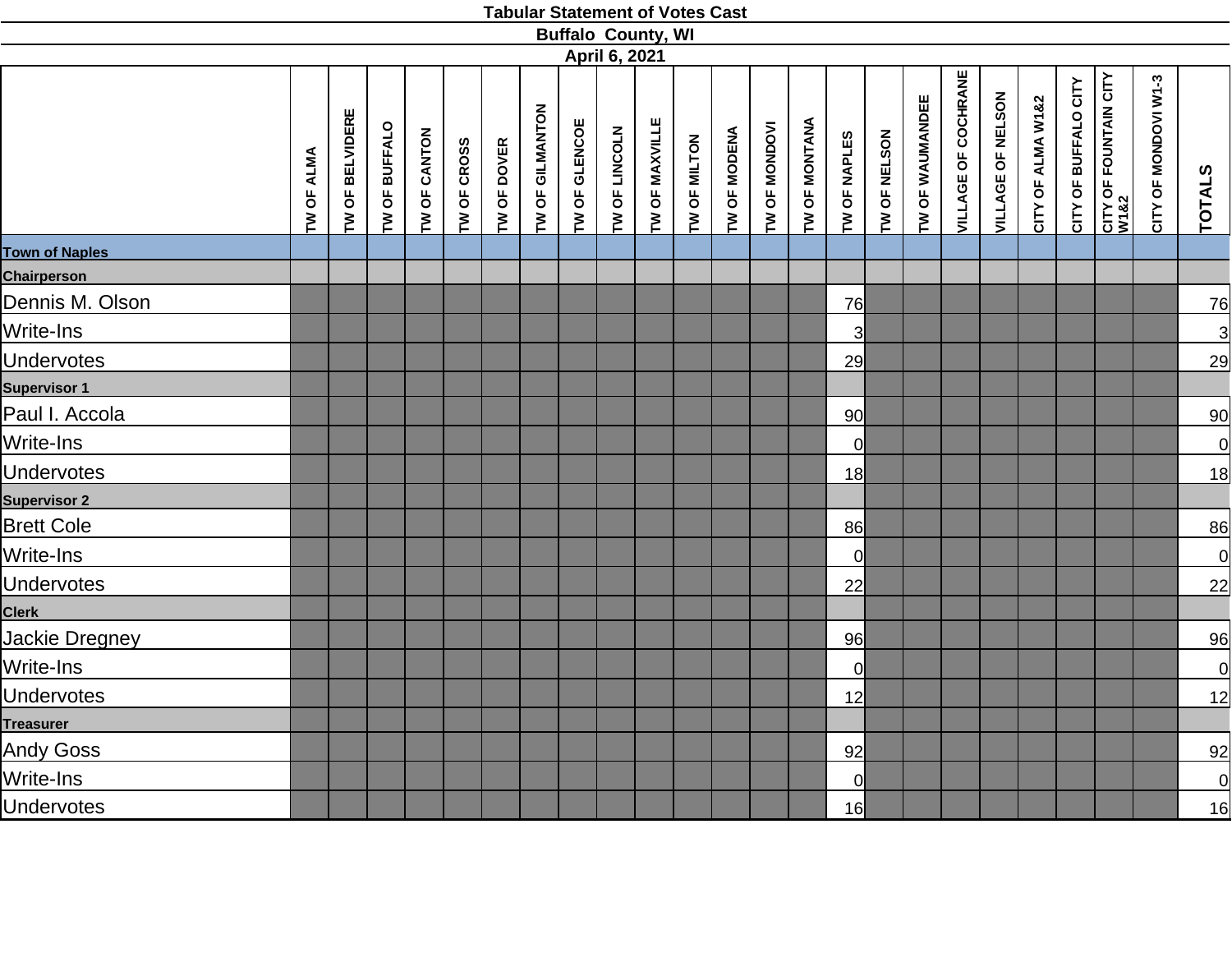|                       |            |                           |               |              |             |             |                 |               |               | <b>Buffalo County, WI</b> |              |              |               |               |              |                 |                 |                            |                   |                   |                      |                               |                      |                 |
|-----------------------|------------|---------------------------|---------------|--------------|-------------|-------------|-----------------|---------------|---------------|---------------------------|--------------|--------------|---------------|---------------|--------------|-----------------|-----------------|----------------------------|-------------------|-------------------|----------------------|-------------------------------|----------------------|-----------------|
|                       |            |                           |               |              |             |             |                 |               | April 6, 2021 |                           |              |              |               |               |              |                 |                 |                            |                   |                   |                      |                               |                      |                 |
|                       | TW OF ALMA | <b>BELVIDERE</b><br>TW OF | TW OF BUFFALO | TW OF CANTON | TW OF CROSS | TW OF DOVER | TW OF GILMANTON | TW OF GLENCOE | TW OF LINCOLN | TW OF MAXVILLE            | TW OF MILTON | TW OF MODENA | TW OF MONDOVI | TW OF MONTANA | TW OF NAPLES | TW OF NELSON    | TW OF WAUMANDEE | <b>VILLAGE OF COCHRANE</b> | VILLAGE OF NELSON | CITY OF ALMA W1&2 | CITY OF BUFFALO CITY | CITY OF FOUNTAIN CITY<br>W1&2 | CITY OF MONDOVI W1-3 | TOTALS          |
| <b>Town of Nelson</b> |            |                           |               |              |             |             |                 |               |               |                           |              |              |               |               |              |                 |                 |                            |                   |                   |                      |                               |                      |                 |
| <b>Chairperson</b>    |            |                           |               |              |             |             |                 |               |               |                           |              |              |               |               |              |                 |                 |                            |                   |                   |                      |                               |                      |                 |
| <b>Brad Mikelson</b>  |            |                           |               |              |             |             |                 |               |               |                           |              |              |               |               |              | 131             |                 |                            |                   |                   |                      |                               |                      | 131             |
| Write-Ins             |            |                           |               |              |             |             |                 |               |               |                           |              |              |               |               |              | $\mathbf{1}$    |                 |                            |                   |                   |                      |                               |                      | $\overline{1}$  |
| <b>Undervotes</b>     |            |                           |               |              |             |             |                 |               |               |                           |              |              |               |               |              | 14              |                 |                            |                   |                   |                      |                               |                      | 14              |
| <b>Supervisor 1</b>   |            |                           |               |              |             |             |                 |               |               |                           |              |              |               |               |              |                 |                 |                            |                   |                   |                      |                               |                      |                 |
| <b>Robert Traun</b>   |            |                           |               |              |             |             |                 |               |               |                           |              |              |               |               |              | 127             |                 |                            |                   |                   |                      |                               |                      | 127             |
| Write-Ins             |            |                           |               |              |             |             |                 |               |               |                           |              |              |               |               |              | $\overline{7}$  |                 |                            |                   |                   |                      |                               |                      | 긔               |
| <b>Undervotes</b>     |            |                           |               |              |             |             |                 |               |               |                           |              |              |               |               |              | 12              |                 |                            |                   |                   |                      |                               |                      | 12              |
| <b>Supervisor 2</b>   |            |                           |               |              |             |             |                 |               |               |                           |              |              |               |               |              |                 |                 |                            |                   |                   |                      |                               |                      |                 |
| Mike Glass            |            |                           |               |              |             |             |                 |               |               |                           |              |              |               |               |              | 73              |                 |                            |                   |                   |                      |                               |                      | 73              |
| Chad Traun            |            |                           |               |              |             |             |                 |               |               |                           |              |              |               |               |              | 34              |                 |                            |                   |                   |                      |                               |                      | $\overline{34}$ |
| Write-Ins             |            |                           |               |              |             |             |                 |               |               |                           |              |              |               |               |              | 29              |                 |                            |                   |                   |                      |                               |                      | 29              |
| <b>Undervotes</b>     |            |                           |               |              |             |             |                 |               |               |                           |              |              |               |               |              | 10 <sup>l</sup> |                 |                            |                   |                   |                      |                               |                      | 10              |
| <b>Clerk</b>          |            |                           |               |              |             |             |                 |               |               |                           |              |              |               |               |              |                 |                 |                            |                   |                   |                      |                               |                      |                 |
| Myrna Johnson         |            |                           |               |              |             |             |                 |               |               |                           |              |              |               |               |              | 141             |                 |                            |                   |                   |                      |                               |                      | 141             |
| Write-Ins             |            |                           |               |              |             |             |                 |               |               |                           |              |              |               |               |              | 0               |                 |                            |                   |                   |                      |                               |                      |                 |
| <b>Undervotes</b>     |            |                           |               |              |             |             |                 |               |               |                           |              |              |               |               |              | 5               |                 |                            |                   |                   |                      |                               |                      | $\frac{1}{5}$   |
| <b>Treasurer</b>      |            |                           |               |              |             |             |                 |               |               |                           |              |              |               |               |              |                 |                 |                            |                   |                   |                      |                               |                      |                 |
| Arlene Glass          |            |                           |               |              |             |             |                 |               |               |                           |              |              |               |               |              | 137             |                 |                            |                   |                   |                      |                               |                      | 137             |
| Write-Ins             |            |                           |               |              |             |             |                 |               |               |                           |              |              |               |               |              | $\overline{0}$  |                 |                            |                   |                   |                      |                               |                      | <u>이</u>        |
| <b>Undervotes</b>     |            |                           |               |              |             |             |                 |               |               |                           |              |              |               |               |              | 9               |                 |                            |                   |                   |                      |                               |                      | 9               |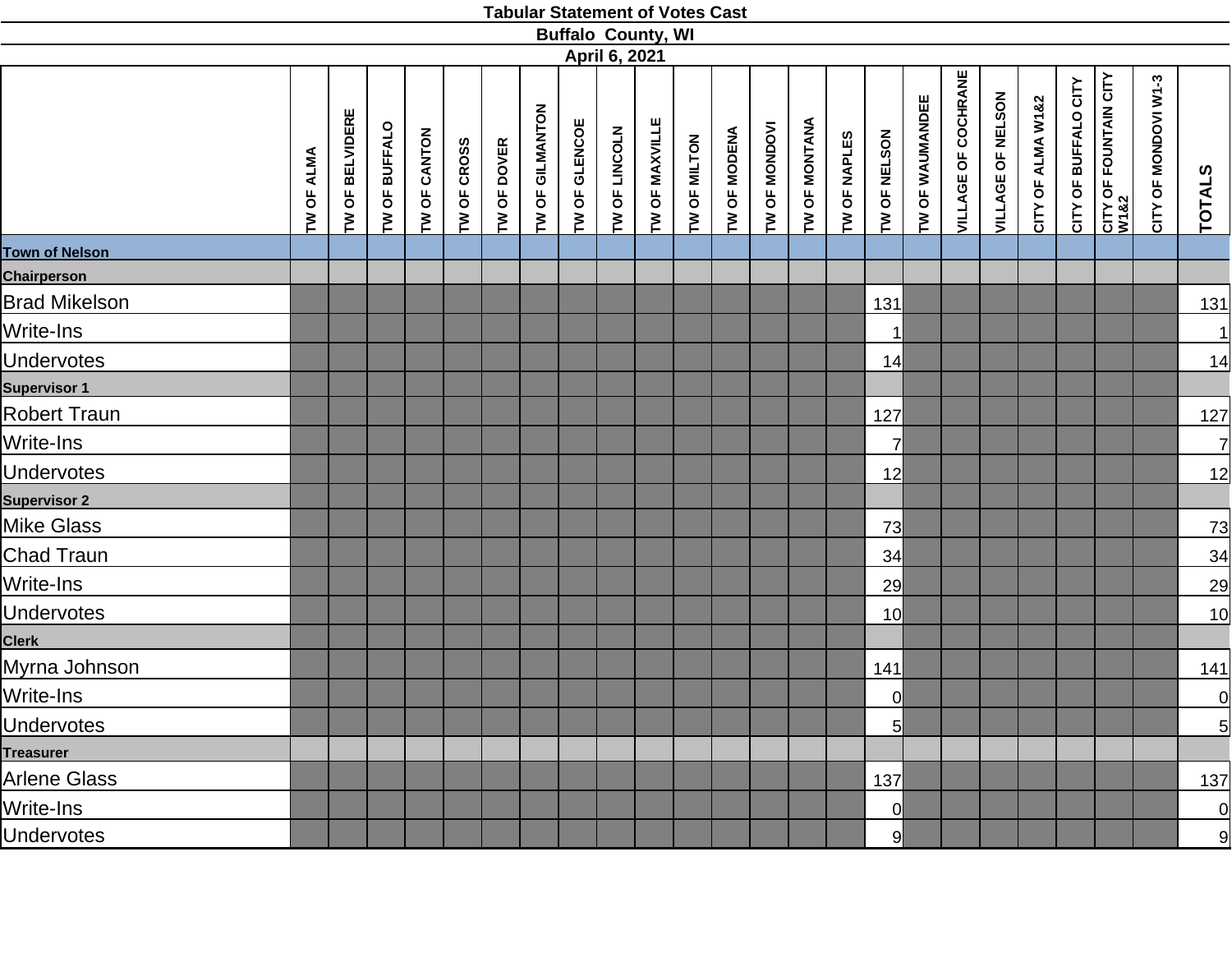|                          |                   |                           |               |              |             |             |                 |               |               | <b>Buffalo County, WI</b> |              |              |               |               |              |              |                 |                            |                   |                   |                      |                               |                      |                                         |
|--------------------------|-------------------|---------------------------|---------------|--------------|-------------|-------------|-----------------|---------------|---------------|---------------------------|--------------|--------------|---------------|---------------|--------------|--------------|-----------------|----------------------------|-------------------|-------------------|----------------------|-------------------------------|----------------------|-----------------------------------------|
|                          |                   |                           |               |              |             |             |                 |               | April 6, 2021 |                           |              |              |               |               |              |              |                 |                            |                   |                   |                      |                               |                      |                                         |
|                          | <b>TW OF ALMA</b> | <b>BELVIDERE</b><br>TW OF | TW OF BUFFALO | TW OF CANTON | TW OF CROSS | TW OF DOVER | TW OF GILMANTON | TW OF GLENCOE | TW OF LINCOLN | TW OF MAXVILLE            | TW OF MILTON | TW OF MODENA | TW OF MONDOVI | TW OF MONTANA | TW OF NAPLES | TW OF NELSON | TW OF WAUMANDEE | <b>VILLAGE OF COCHRANE</b> | VILLAGE OF NELSON | CITY OF ALMA W1&2 | CITY OF BUFFALO CITY | CITY OF FOUNTAIN CITY<br>W1&2 | CITY OF MONDOVI W1-3 | TOTALS                                  |
| <b>Town of Waumandee</b> |                   |                           |               |              |             |             |                 |               |               |                           |              |              |               |               |              |              |                 |                            |                   |                   |                      |                               |                      | $\overline{\mathbf{0}}$                 |
| <b>Chairperson</b>       |                   |                           |               |              |             |             |                 |               |               |                           |              |              |               |               |              |              |                 |                            |                   |                   |                      |                               |                      |                                         |
| <b>Rick Reuter</b>       |                   |                           |               |              |             |             |                 |               |               |                           |              |              |               |               |              |              | 63              |                            |                   |                   |                      |                               |                      | 63                                      |
| Write-Ins                |                   |                           |               |              |             |             |                 |               |               |                           |              |              |               |               |              |              | $\overline{2}$  |                            |                   |                   |                      |                               |                      |                                         |
| <b>Undervotes</b>        |                   |                           |               |              |             |             |                 |               |               |                           |              |              |               |               |              |              | 8 <sup>1</sup>  |                            |                   |                   |                      |                               |                      | $\frac{2}{8}$                           |
| <b>Supervisor</b>        |                   |                           |               |              |             |             |                 |               |               |                           |              |              |               |               |              |              |                 |                            |                   |                   |                      |                               |                      |                                         |
| Tom George               |                   |                           |               |              |             |             |                 |               |               |                           |              |              |               |               |              |              | 51              |                            |                   |                   |                      |                               |                      | 51                                      |
| Del D. Twidt             |                   |                           |               |              |             |             |                 |               |               |                           |              |              |               |               |              |              | 59              |                            |                   |                   |                      |                               |                      | 59                                      |
| Write-Ins                |                   |                           |               |              |             |             |                 |               |               |                           |              |              |               |               |              |              | $\overline{2}$  |                            |                   |                   |                      |                               |                      | $\overline{2}$                          |
| <b>Undervotes</b>        |                   |                           |               |              |             |             |                 |               |               |                           |              |              |               |               |              |              | 34              |                            |                   |                   |                      |                               |                      | 34                                      |
| <b>Clerk</b>             |                   |                           |               |              |             |             |                 |               |               |                           |              |              |               |               |              |              |                 |                            |                   |                   |                      |                               |                      |                                         |
| Kim Pronschinske         |                   |                           |               |              |             |             |                 |               |               |                           |              |              |               |               |              |              | 69              |                            |                   |                   |                      |                               |                      | 69                                      |
| Write-Ins                |                   |                           |               |              |             |             |                 |               |               |                           |              |              |               |               |              |              | 0l              |                            |                   |                   |                      |                               |                      |                                         |
| Undervotes               |                   |                           |               |              |             |             |                 |               |               |                           |              |              |               |               |              |              | $\overline{4}$  |                            |                   |                   |                      |                               |                      | $\begin{array}{c}\n0 \\ 4\n\end{array}$ |
| <b>Treasurer</b>         |                   |                           |               |              |             |             |                 |               |               |                           |              |              |               |               |              |              |                 |                            |                   |                   |                      |                               |                      |                                         |
| David Halvorson          |                   |                           |               |              |             |             |                 |               |               |                           |              |              |               |               |              |              | 64              |                            |                   |                   |                      |                               |                      | 64                                      |
| Write-Ins                |                   |                           |               |              |             |             |                 |               |               |                           |              |              |               |               |              |              | $\overline{0}$  |                            |                   |                   |                      |                               |                      | $\frac{1}{9}$                           |
| <b>Undervotes</b>        |                   |                           |               |              |             |             |                 |               |               |                           |              |              |               |               |              |              | 9               |                            |                   |                   |                      |                               |                      |                                         |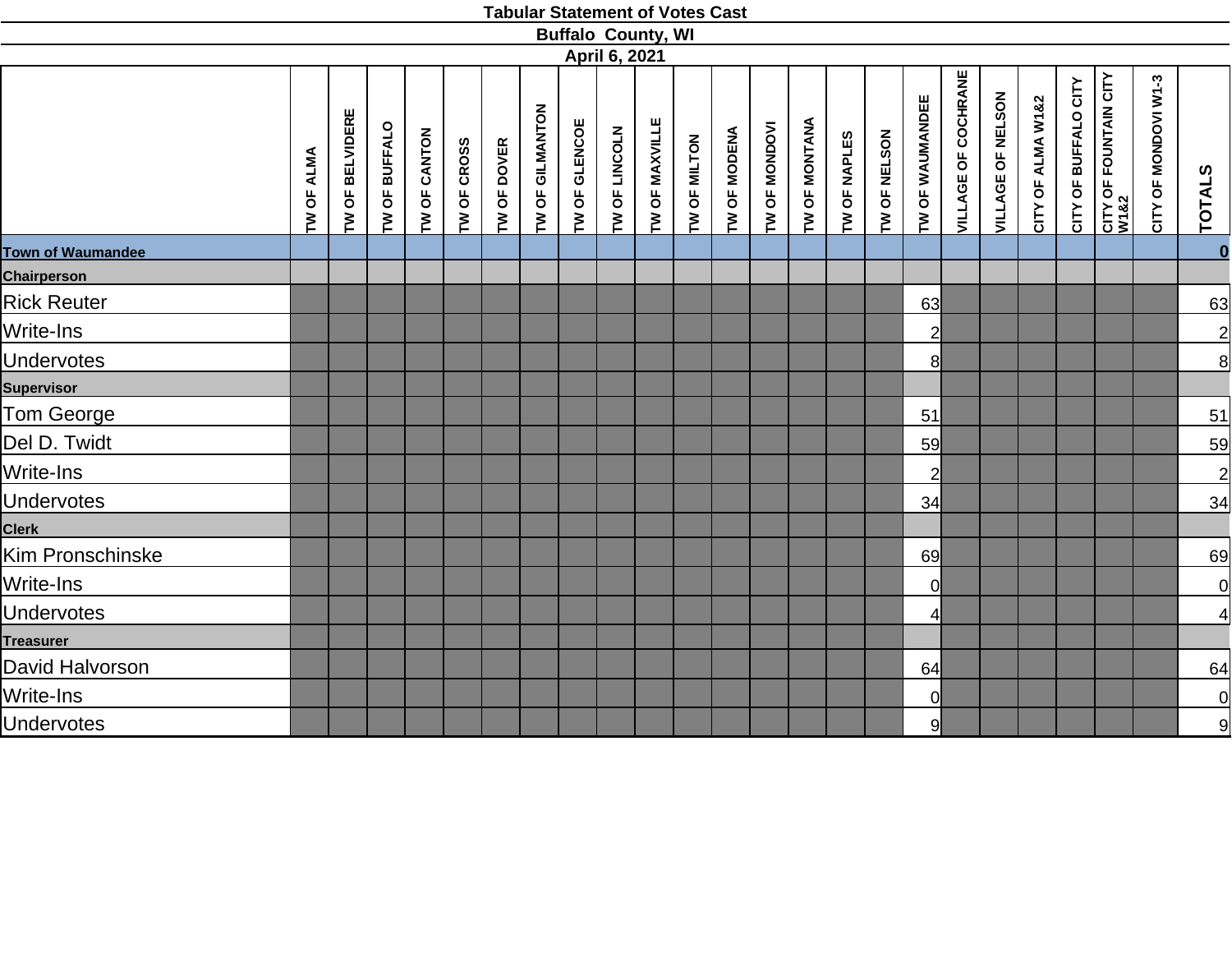|                            |            |                 |               |              |             |             |                 |               |               | <b>Buffalo County, WI</b> |              |              |               |               |              |              |                 |                     |                   |                   |                      |                                       |                      |                                           |
|----------------------------|------------|-----------------|---------------|--------------|-------------|-------------|-----------------|---------------|---------------|---------------------------|--------------|--------------|---------------|---------------|--------------|--------------|-----------------|---------------------|-------------------|-------------------|----------------------|---------------------------------------|----------------------|-------------------------------------------|
|                            |            |                 |               |              |             |             |                 |               | April 6, 2021 |                           |              |              |               |               |              |              |                 |                     |                   |                   |                      |                                       |                      |                                           |
|                            | TW OF ALMA | TW OF BELVIDERE | TW OF BUFFALO | TW OF CANTON | TW OF CROSS | TW OF DOVER | TW OF GILMANTON | TW OF GLENCOE | TW OF LINCOLN | TW OF MAXVILLE            | TW OF MILTON | TW OF MODENA | TW OF MONDOVI | TW OF MONTANA | TW OF NAPLES | TW OF NELSON | TW OF WAUMANDEE | VILLAGE OF COCHRANE | VILLAGE OF NELSON | CITY OF ALMA W1&2 | CITY OF BUFFALO CITY | <b>CITY OF FOUNTAIN CITY<br/>W182</b> | CITY OF MONDOVI W1-3 | <b>TOTALS</b><br>$\overline{\phantom{a}}$ |
| <b>Village of Cochrane</b> |            |                 |               |              |             |             |                 |               |               |                           |              |              |               |               |              |              |                 |                     |                   |                   |                      |                                       |                      |                                           |
| <b>Village President</b>   |            |                 |               |              |             |             |                 |               |               |                           |              |              |               |               |              |              |                 |                     |                   |                   |                      |                                       |                      |                                           |
| David Busch                |            |                 |               |              |             |             |                 |               |               |                           |              |              |               |               |              |              |                 | 43                  |                   |                   |                      |                                       |                      | 43                                        |
| Write-Ins                  |            |                 |               |              |             |             |                 |               |               |                           |              |              |               |               |              |              |                 | $\overline{0}$      |                   |                   |                      |                                       |                      | <u>이</u>                                  |
| <b>Undervotes</b>          |            |                 |               |              |             |             |                 |               |               |                           |              |              |               |               |              |              |                 | 9                   |                   |                   |                      |                                       |                      | $\mathsf{g}$                              |
| <b>Village Trustee</b>     |            |                 |               |              |             |             |                 |               |               |                           |              |              |               |               |              |              |                 |                     |                   |                   |                      |                                       |                      |                                           |
| <b>Tim Bossert</b>         |            |                 |               |              |             |             |                 |               |               |                           |              |              |               |               |              |              |                 | 44                  |                   |                   |                      |                                       |                      | 44                                        |
| <b>Greg Hofer</b>          |            |                 |               |              |             |             |                 |               |               |                           |              |              |               |               |              |              |                 | 46                  |                   |                   |                      |                                       |                      | 46                                        |
| <b>Stan Meier</b>          |            |                 |               |              |             |             |                 |               |               |                           |              |              |               |               |              |              |                 | 43                  |                   |                   |                      |                                       |                      | 43                                        |
| Write-Ins                  |            |                 |               |              |             |             |                 |               |               |                           |              |              |               |               |              |              |                 | $\overline{0}$      |                   |                   |                      |                                       |                      | 0                                         |
| <b>Undervotes</b>          |            |                 |               |              |             |             |                 |               |               |                           |              |              |               |               |              |              |                 | 23                  |                   |                   |                      |                                       |                      | 23                                        |
| Village Referendum         |            |                 |               |              |             |             |                 |               |               |                           |              |              |               |               |              |              |                 |                     |                   |                   |                      |                                       |                      |                                           |
| Yes                        |            |                 |               |              |             |             |                 |               |               |                           |              |              |               |               |              |              |                 | 39                  |                   |                   |                      |                                       |                      | 39                                        |
| No                         |            |                 |               |              |             |             |                 |               |               |                           |              |              |               |               |              |              |                 | 13                  |                   |                   |                      |                                       |                      | 13                                        |
| <b>Undervotes</b>          |            |                 |               |              |             |             |                 |               |               |                           |              |              |               |               |              |              |                 | <sub>0</sub>        |                   |                   |                      |                                       |                      | <u>이</u>                                  |
| <b>Village of Nelson</b>   |            |                 |               |              |             |             |                 |               |               |                           |              |              |               |               |              |              |                 |                     |                   |                   |                      |                                       |                      | $\overline{\mathbf{0}}$                   |
| <b>Village Trustee</b>     |            |                 |               |              |             |             |                 |               |               |                           |              |              |               |               |              |              |                 |                     |                   |                   |                      |                                       |                      |                                           |
| Rebecca Fuller             |            |                 |               |              |             |             |                 |               |               |                           |              |              |               |               |              |              |                 |                     | 32                |                   |                      |                                       |                      | 32                                        |
| <b>Randy Hanson</b>        |            |                 |               |              |             |             |                 |               |               |                           |              |              |               |               |              |              |                 |                     | 33                |                   |                      |                                       |                      | 33                                        |
| Write-Ins                  |            |                 |               |              |             |             |                 |               |               |                           |              |              |               |               |              |              |                 |                     | 1                 |                   |                      |                                       |                      | 1                                         |
| <b>Undervotes</b>          |            |                 |               |              |             |             |                 |               |               |                           |              |              |               |               |              |              |                 |                     | 10 <sup>l</sup>   |                   |                      |                                       |                      | 10                                        |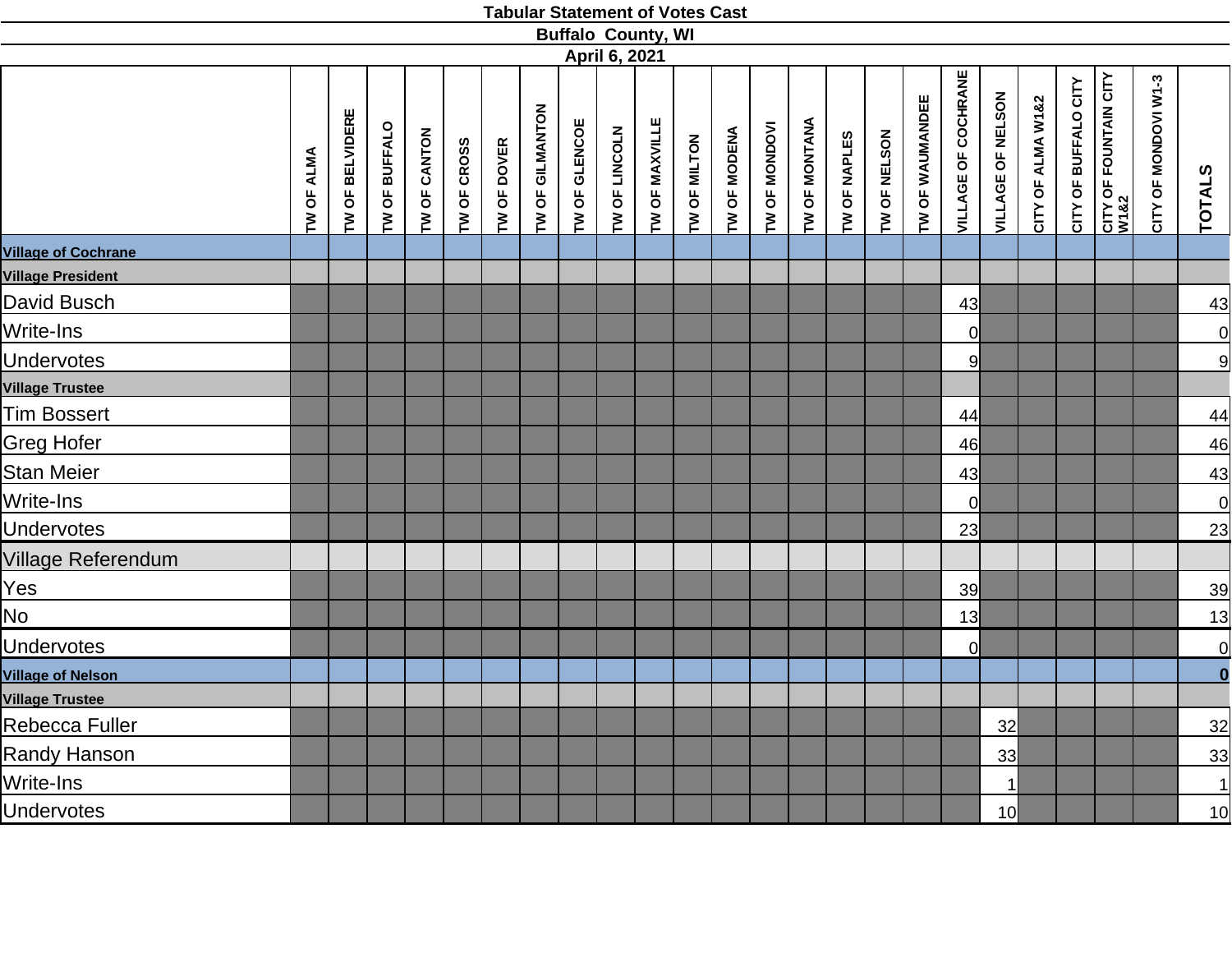|                              |            |                 |               |              |             |             |                 |               |               | <b>Buffalo County, WI</b> |              |              |               |                      |              |              |                 |                            |                   |                   |                      |                                       |                      |                |
|------------------------------|------------|-----------------|---------------|--------------|-------------|-------------|-----------------|---------------|---------------|---------------------------|--------------|--------------|---------------|----------------------|--------------|--------------|-----------------|----------------------------|-------------------|-------------------|----------------------|---------------------------------------|----------------------|----------------|
|                              |            |                 |               |              |             |             |                 |               | April 6, 2021 |                           |              |              |               |                      |              |              |                 |                            |                   |                   |                      |                                       |                      |                |
|                              | TW OF ALMA | TW OF BELVIDERE | TW OF BUFFALO | TW OF CANTON | TW OF CROSS | TW OF DOVER | TW OF GILMANTON | TW OF GLENCOE | TW OF LINCOLN | TW OF MAXVILLE            | TW OF MILTON | TW OF MODENA | TW OF MONDOVI | <b>TW OF MONTANA</b> | TW OF NAPLES | TW OF NELSON | TW OF WAUMANDEE | <b>VILLAGE OF COCHRANE</b> | VILLAGE OF NELSON | CITY OF ALMA W1&2 | CITY OF BUFFALO CITY | <b>CITY OF FOUNTAIN CITY<br/>W182</b> | CITY OF MONDOVI W1-3 | <b>TOTALS</b>  |
| <b>City of Alma</b>          |            |                 |               |              |             |             |                 |               |               |                           |              |              |               |                      |              |              |                 |                            |                   |                   |                      |                                       |                      |                |
| <b>Alderperson at Large</b>  |            |                 |               |              |             |             |                 |               |               |                           |              |              |               |                      |              |              |                 |                            |                   |                   |                      |                                       |                      |                |
| Write-Ins                    |            |                 |               |              |             |             |                 |               |               |                           |              |              |               |                      |              |              |                 |                            |                   | 26                |                      |                                       |                      | 26             |
| <b>Undervotes</b>            |            |                 |               |              |             |             |                 |               |               |                           |              |              |               |                      |              |              |                 |                            |                   | 91                |                      |                                       |                      | 91             |
| <b>Alderperson Ward 1</b>    |            |                 |               |              |             |             |                 |               |               |                           |              |              |               |                      |              |              |                 |                            |                   |                   |                      |                                       |                      |                |
| Write-Ins                    |            |                 |               |              |             |             |                 |               |               |                           |              |              |               |                      |              |              |                 |                            |                   | 8                 |                      |                                       |                      | $\overline{8}$ |
| <b>Undervotes</b>            |            |                 |               |              |             |             |                 |               |               |                           |              |              |               |                      |              |              |                 |                            |                   | 43                |                      |                                       |                      | 43             |
| <b>Alderperson Ward 2</b>    |            |                 |               |              |             |             |                 |               |               |                           |              |              |               |                      |              |              |                 |                            |                   |                   |                      |                                       |                      |                |
| Write-Ins                    |            |                 |               |              |             |             |                 |               |               |                           |              |              |               |                      |              |              |                 |                            |                   | 25                |                      |                                       |                      | 25             |
| <b>Undervotes</b>            |            |                 |               |              |             |             |                 |               |               |                           |              |              |               |                      |              |              |                 |                            |                   | 41                |                      |                                       |                      | 41             |
| <b>City of Buffalo City</b>  |            |                 |               |              |             |             |                 |               |               |                           |              |              |               |                      |              |              |                 |                            |                   |                   |                      |                                       |                      |                |
| <b>Alderperson</b>           |            |                 |               |              |             |             |                 |               |               |                           |              |              |               |                      |              |              |                 |                            |                   |                   |                      |                                       |                      |                |
| Larry Johansen               |            |                 |               |              |             |             |                 |               |               |                           |              |              |               |                      |              |              |                 |                            |                   |                   | 86                   |                                       |                      | 86             |
| George Fuller                |            |                 |               |              |             |             |                 |               |               |                           |              |              |               |                      |              |              |                 |                            |                   |                   | 86                   |                                       |                      | 86             |
| Write-Ins                    |            |                 |               |              |             |             |                 |               |               |                           |              |              |               |                      |              |              |                 |                            |                   |                   | $\overline{4}$       |                                       |                      | $\overline{4}$ |
| <b>Undervotes</b>            |            |                 |               |              |             |             |                 |               |               |                           |              |              |               |                      |              |              |                 |                            |                   |                   | 96                   |                                       |                      | 96             |
| <b>City of Fountain City</b> |            |                 |               |              |             |             |                 |               |               |                           |              |              |               |                      |              |              |                 |                            |                   |                   |                      |                                       |                      |                |
| <b>Alderperson Ward 1</b>    |            |                 |               |              |             |             |                 |               |               |                           |              |              |               |                      |              |              |                 |                            |                   |                   |                      |                                       |                      |                |
| <b>Cheryl Braatz</b>         |            |                 |               |              |             |             |                 |               |               |                           |              |              |               |                      |              |              |                 |                            |                   |                   |                      | 58                                    |                      | 58             |
| Write-ins                    |            |                 |               |              |             |             |                 |               |               |                           |              |              |               |                      |              |              |                 |                            |                   |                   |                      | $5\overline{)}$                       |                      | $\overline{5}$ |
| <b>Undervotes</b>            |            |                 |               |              |             |             |                 |               |               |                           |              |              |               |                      |              |              |                 |                            |                   |                   |                      | 9                                     |                      | 9              |
| <b>Alderperson Ward 2</b>    |            |                 |               |              |             |             |                 |               |               |                           |              |              |               |                      |              |              |                 |                            |                   |                   |                      |                                       |                      |                |
| Tyler Kulig                  |            |                 |               |              |             |             |                 |               |               |                           |              |              |               |                      |              |              |                 |                            |                   |                   |                      | 32                                    |                      | 32             |
| Write-Ins                    |            |                 |               |              |             |             |                 |               |               |                           |              |              |               |                      |              |              |                 |                            |                   |                   |                      | 0                                     |                      | $\overline{0}$ |
| <b>Undervotes</b>            |            |                 |               |              |             |             |                 |               |               |                           |              |              |               |                      |              |              |                 |                            |                   |                   |                      | 6                                     |                      | 6              |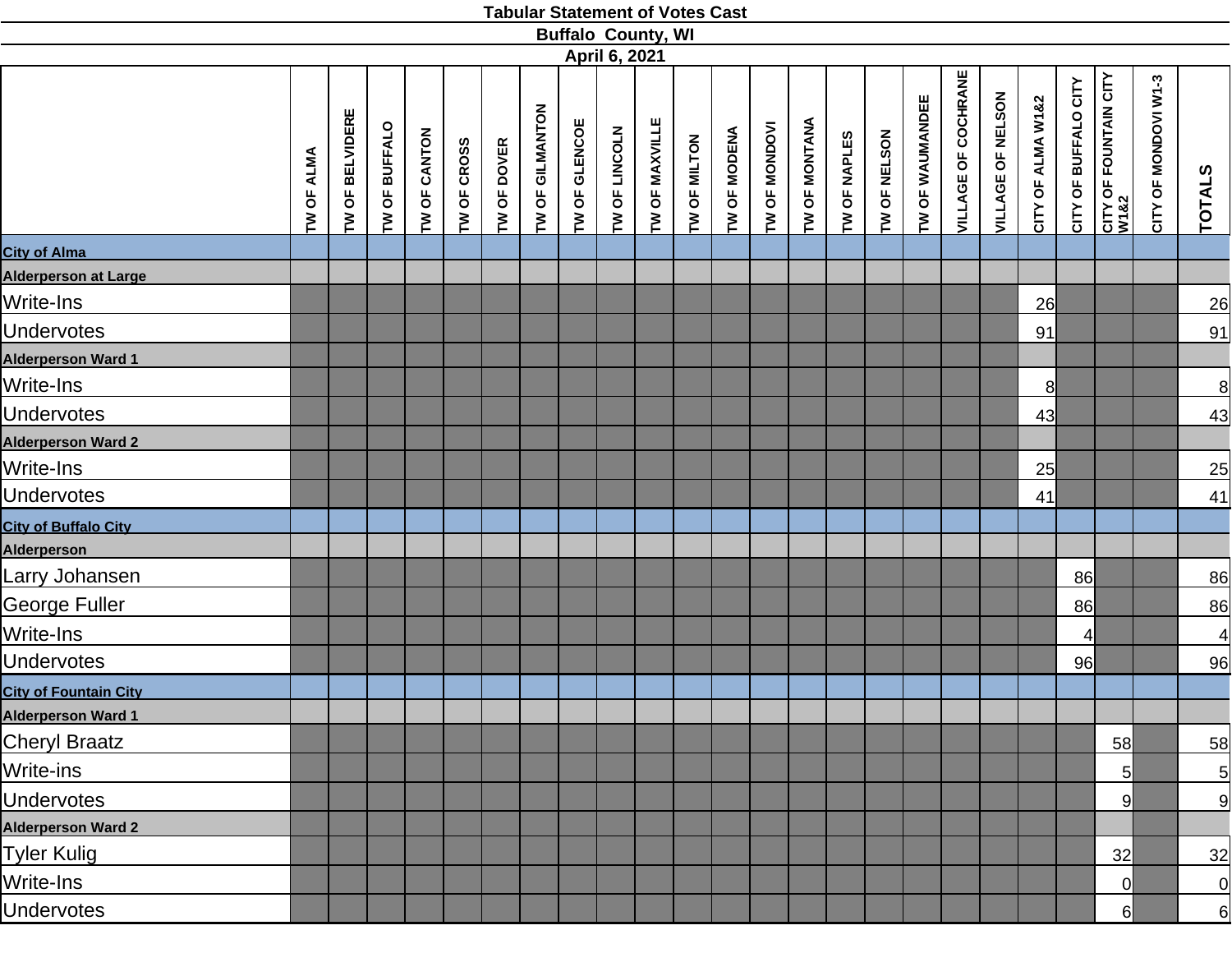|                                |            |                 |               |              |             |             |                 |               |               | <b>Buffalo County, WI</b> |              |              |               |                      |              |              |                 |                            |                   |                   |                      |                                       |                      |                                         |
|--------------------------------|------------|-----------------|---------------|--------------|-------------|-------------|-----------------|---------------|---------------|---------------------------|--------------|--------------|---------------|----------------------|--------------|--------------|-----------------|----------------------------|-------------------|-------------------|----------------------|---------------------------------------|----------------------|-----------------------------------------|
|                                |            |                 |               |              |             |             |                 |               | April 6, 2021 |                           |              |              |               |                      |              |              |                 |                            |                   |                   |                      |                                       |                      |                                         |
|                                | TW OF ALMA | TW OF BELVIDERE | TW OF BUFFALO | TW OF CANTON | TW OF CROSS | TW OF DOVER | TW OF GILMANTON | TW OF GLENCOE | TW OF LINCOLN | TW OF MAXVILLE            | TW OF MILTON | TW OF MODENA | TW OF MONDOVI | <b>TW OF MONTANA</b> | TW OF NAPLES | TW OF NELSON | TW OF WAUMANDEE | <b>VILLAGE OF COCHRANE</b> | VILLAGE OF NELSON | CITY OF ALMA W1&2 | CITY OF BUFFALO CITY | <b>CITY OF FOUNTAIN CITY<br/>W182</b> | CITY OF MONDOVI W1-3 | <b>TOTALS</b>                           |
| <b>City of Mondovi</b>         |            |                 |               |              |             |             |                 |               |               |                           |              |              |               |                      |              |              |                 |                            |                   |                   |                      |                                       |                      |                                         |
| <b>Alderperson at Large</b>    |            |                 |               |              |             |             |                 |               |               |                           |              |              |               |                      |              |              |                 |                            |                   |                   |                      |                                       |                      |                                         |
| Virginia R. Gunderson          |            |                 |               |              |             |             |                 |               |               |                           |              |              |               |                      |              |              |                 |                            |                   |                   |                      |                                       | 198                  | <u>198</u>                              |
| Write-Ins                      |            |                 |               |              |             |             |                 |               |               |                           |              |              |               |                      |              |              |                 |                            |                   |                   |                      |                                       | 4                    | $\overline{4}$                          |
| <b>Undervotes</b>              |            |                 |               |              |             |             |                 |               |               |                           |              |              |               |                      |              |              |                 |                            |                   |                   |                      |                                       | 36                   | 36                                      |
| <b>Alderperson Ward 1</b>      |            |                 |               |              |             |             |                 |               |               |                           |              |              |               |                      |              |              |                 |                            |                   |                   |                      |                                       |                      |                                         |
| <b>Gary Stanton (write-in)</b> |            |                 |               |              |             |             |                 |               |               |                           |              |              |               |                      |              |              |                 |                            |                   |                   |                      |                                       | 65                   | 65                                      |
| Write-in                       |            |                 |               |              |             |             |                 |               |               |                           |              |              |               |                      |              |              |                 |                            |                   |                   |                      |                                       |                      | $\overline{1}$                          |
| <b>Undervotes</b>              |            |                 |               |              |             |             |                 |               |               |                           |              |              |               |                      |              |              |                 |                            |                   |                   |                      |                                       | 15                   | 15                                      |
| <b>Alderperson Ward 2</b>      |            |                 |               |              |             |             |                 |               |               |                           |              |              |               |                      |              |              |                 |                            |                   |                   |                      |                                       |                      |                                         |
| Duey Bauer                     |            |                 |               |              |             |             |                 |               |               |                           |              |              |               |                      |              |              |                 |                            |                   |                   |                      |                                       | 37                   | $\overline{37}$                         |
| Write-Ins                      |            |                 |               |              |             |             |                 |               |               |                           |              |              |               |                      |              |              |                 |                            |                   |                   |                      |                                       | 0                    | $\begin{array}{c}\n0 \\ 4\n\end{array}$ |
| <b>Undervotes</b>              |            |                 |               |              |             |             |                 |               |               |                           |              |              |               |                      |              |              |                 |                            |                   |                   |                      |                                       | 41                   |                                         |
| <b>Alderperson Ward 3</b>      |            |                 |               |              |             |             |                 |               |               |                           |              |              |               |                      |              |              |                 |                            |                   |                   |                      |                                       |                      |                                         |
| Nathan L. Nelson               |            |                 |               |              |             |             |                 |               |               |                           |              |              |               |                      |              |              |                 |                            |                   |                   |                      |                                       | 82                   | 82                                      |
| Write-Ins                      |            |                 |               |              |             |             |                 |               |               |                           |              |              |               |                      |              |              |                 |                            |                   |                   |                      |                                       | 41                   | $\overline{4}$                          |
| <b>Undervotes</b>              |            |                 |               |              |             |             |                 |               |               |                           |              |              |               |                      |              |              |                 |                            |                   |                   |                      |                                       | 30 <sup>l</sup>      | 30                                      |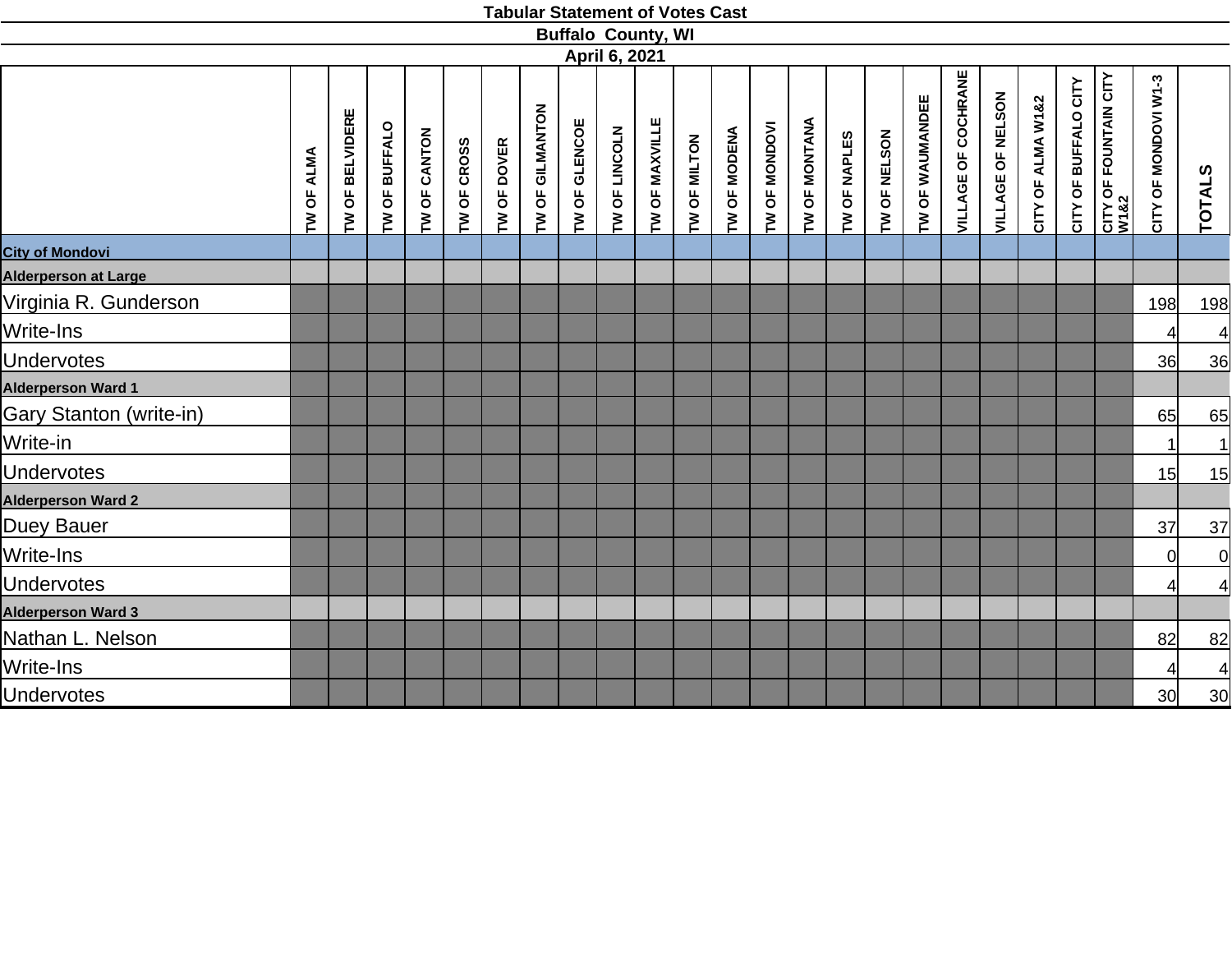|                                            |                |                 |                      |                                        |                |               |                                       | <b>Buffalo County, WI</b> |               |                  |              |              |                 |                 |              |                 |                 |                            |                   |                   |                      |                                       |                      |                 |
|--------------------------------------------|----------------|-----------------|----------------------|----------------------------------------|----------------|---------------|---------------------------------------|---------------------------|---------------|------------------|--------------|--------------|-----------------|-----------------|--------------|-----------------|-----------------|----------------------------|-------------------|-------------------|----------------------|---------------------------------------|----------------------|-----------------|
|                                            |                |                 |                      |                                        |                |               |                                       |                           | April 6, 2021 |                  |              |              |                 |                 |              |                 |                 |                            |                   |                   |                      |                                       |                      |                 |
|                                            | ALMA<br>TW OF  | TW OF BELVIDERE | <b>TW OF BUFFALO</b> | CANTON<br>$\overline{\mathsf{b}}$<br>ξ | TW OF CROSS    | OF DOVER<br>ξ | GILMANTON<br>$\overline{\sigma}$<br>ξ | TW OF GLENCOE             | TW OF LINCOLN | OF MAXVILLE<br>ξ | TW OF MILTON | TW OF MODENA | OF MONDOVI<br>ξ | TW OF MONTANA   | TW OF NAPLES | TW OF NELSON    | TW OF WAUMANDEE | <b>VILLAGE OF COCHRANE</b> | VILLAGE OF NELSON | CITY OF ALMA W1&2 | CITY OF BUFFALO CITY | <b>CITY OF FOUNTAIN CITY<br/>W182</b> | CITY OF MONDOVI W1-3 | TOTALS          |
| <b>SCHOOL</b><br>Alma School Board         |                |                 |                      |                                        |                |               |                                       |                           |               |                  |              |              |                 |                 |              |                 |                 |                            |                   |                   |                      |                                       |                      |                 |
| Douglas Kane                               | 31             | 10 <sup>l</sup> |                      |                                        |                |               |                                       |                           | 32            |                  |              | 6            |                 | 0l              |              | 30 <sup>l</sup> | $\overline{0}$  |                            | 23                | 74                |                      |                                       |                      | 206             |
| <b>Todd Myren</b>                          | 40             | 13              |                      |                                        |                |               |                                       |                           | 37            |                  |              | 7            |                 | 0l              |              | 60              | <sup>o</sup>    |                            | 30 <sub>l</sub>   | 87                |                      |                                       |                      | 274             |
| Write-in                                   | $\overline{2}$ | $\mathbf{1}$    |                      |                                        |                |               |                                       |                           | $\mathbf{1}$  |                  |              | 0            |                 | 0l              |              | $\overline{2}$  | 0l              |                            | $\overline{0}$    | $\overline{4}$    |                      |                                       |                      | 10              |
| <b>Undervotes</b>                          | 25             | 4               |                      |                                        |                |               |                                       |                           | 18            |                  |              | $\mathbf{1}$ |                 | <sup>o</sup>    |              | 50              | 0l              |                            | $\overline{7}$    | 67                |                      |                                       |                      | 172             |
| <b>Arcadia School Board</b>                |                |                 |                      |                                        |                |               |                                       |                           |               |                  |              |              |                 |                 |              |                 |                 |                            |                   |                   |                      |                                       |                      |                 |
| <b>Randy Nilsesteun</b>                    |                |                 |                      |                                        | $\overline{2}$ |               |                                       | 48                        |               |                  |              |              |                 | 18              |              |                 | 23              |                            |                   |                   |                      |                                       |                      | 91              |
| <b>Rob Hurlburt</b>                        |                |                 |                      |                                        | $\overline{2}$ |               |                                       | 59                        |               |                  |              |              |                 | 19              |              |                 | 25              |                            |                   |                   |                      |                                       |                      | 105             |
| Write-in                                   |                |                 |                      |                                        | $\overline{0}$ |               |                                       | $\overline{0}$            |               |                  |              |              |                 | <sup>0</sup>    |              |                 | $\mathbf 1$     |                            |                   |                   |                      |                                       |                      | $\mathbf{1}$    |
| Tonya Rebhahan                             |                |                 |                      |                                        | $\overline{0}$ |               |                                       | 15                        |               |                  |              |              |                 | 5 <sub>l</sub>  |              |                 | $\overline{2}$  |                            |                   |                   |                      |                                       |                      | $\overline{22}$ |
| <b>Undervotes</b>                          |                |                 |                      |                                        | <sub>0</sub>   |               |                                       | 36                        |               |                  |              |              |                 | 12 <sup>1</sup> |              |                 | 15 <sup>l</sup> |                            |                   |                   |                      |                                       |                      | 63              |
| <b>Cochrane-Fountain City School Board</b> |                |                 |                      |                                        |                |               |                                       |                           |               |                  |              |              |                 |                 |              |                 |                 |                            |                   |                   |                      |                                       |                      |                 |
| <b>Bonnie Breza</b>                        |                | 41              | 156                  |                                        | 36             |               |                                       |                           | $\mathbf{0}$  |                  | 58           |              |                 | 5               |              |                 | 30 <sup>l</sup> | 37                         |                   | -1                | 84                   | 96                                    |                      | 544             |
| Don Baloun                                 |                | 56              | 102                  |                                        | 26             |               |                                       |                           | 이             |                  | 47           |              |                 | 5               |              |                 | 23              | 43                         |                   | <sup>0</sup>      | 82                   | 71                                    |                      | 455             |
| Write-in                                   |                | $\Omega$        | 4                    |                                        | $\overline{0}$ |               |                                       |                           | $\mathsf{Q}$  |                  | $\Omega$     |              |                 | $\overline{0}$  |              |                 | -1              | 0l                         |                   | <sup>n</sup>      | $\Omega$             | $\overline{0}$                        |                      | $\overline{5}$  |
| <b>Undervotes</b>                          |                | 29              | 140                  |                                        | 26             |               |                                       |                           | 이             |                  | 55           |              |                 | $2\vert$        |              |                 | 26              | 24                         |                   |                   | 106                  | 53                                    |                      | 462             |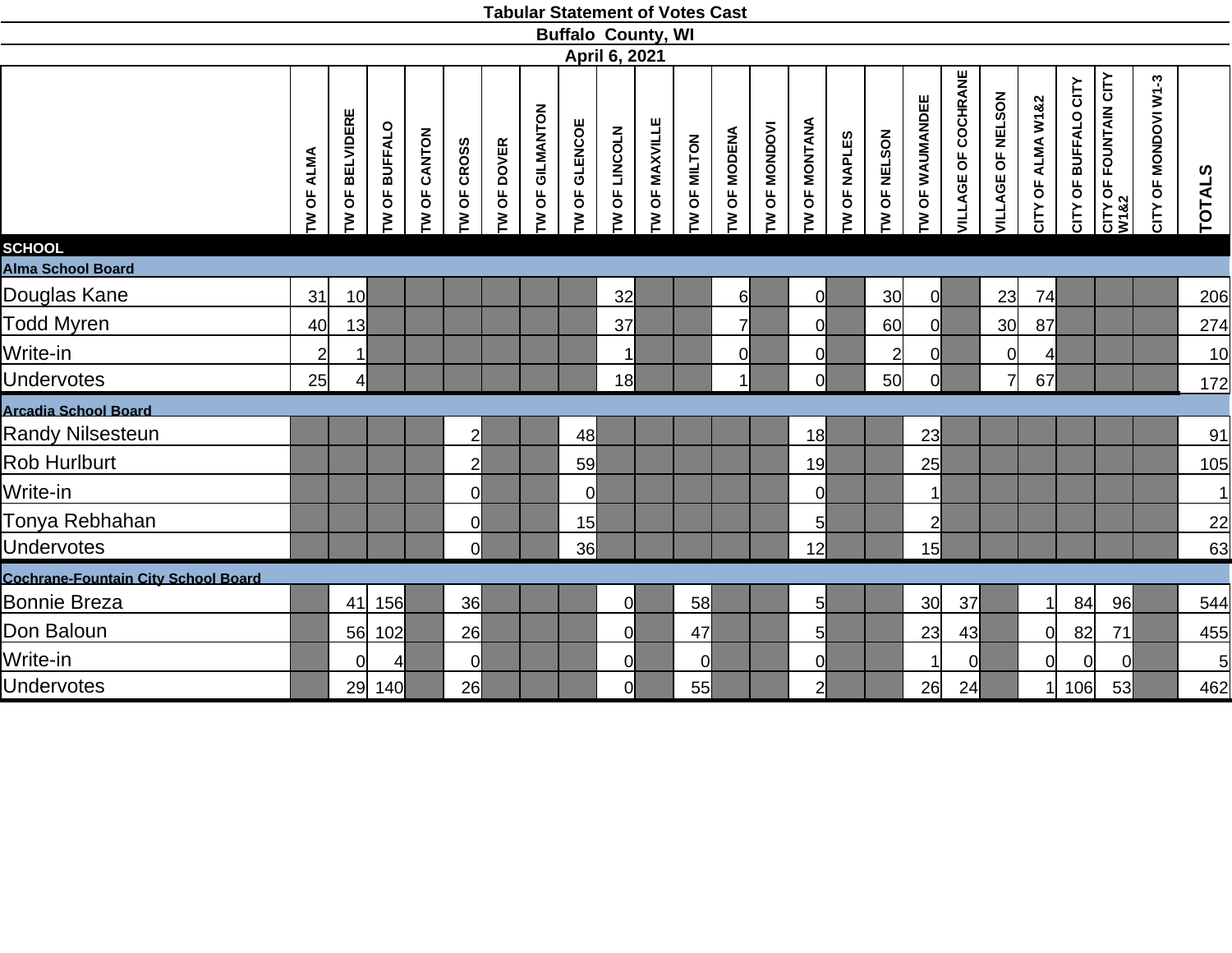|                                      |                         |                                              |               |                |             |              |                 |               |                | <b>Buffalo County, WI</b> |              |                 |                |                      |                         |              |                 |                     |                          |                   |                      |                               |                      |                |
|--------------------------------------|-------------------------|----------------------------------------------|---------------|----------------|-------------|--------------|-----------------|---------------|----------------|---------------------------|--------------|-----------------|----------------|----------------------|-------------------------|--------------|-----------------|---------------------|--------------------------|-------------------|----------------------|-------------------------------|----------------------|----------------|
|                                      |                         |                                              |               |                |             |              |                 |               | April 6, 2021  |                           |              |                 |                |                      |                         |              |                 |                     |                          |                   |                      |                               |                      |                |
|                                      | IW OF ALMA              | <b>BELVIDERE</b><br>$\overline{\sigma}$<br>È | TW OF BUFFALO | TW OF CANTON   | TW OF CROSS | TW OF DOVER  | TW OF GILMANTON | TW OF GLENCOE | TW OF LINCOLN  | TW OF MAXVILLE            | TW OF MILTON | TW OF MODENA    | TW OF MONDOVI  | <b>TW OF MONTANA</b> | TW OF NAPLES            | TW OF NELSON | TW OF WAUMANDEE | VILLAGE OF COCHRANE | <b>VILLAGE OF NELSON</b> | CITY OF ALMA W1&2 | CITY OF BUFFALO CITY | CITY OF FOUNTAIN CITY<br>W1&2 | CITY OF MONDOVI W1-3 | <b>TOTALS</b>  |
| Durand-Arkansaw School Board Dist. 2 |                         |                                              |               |                |             |              |                 |               |                |                           |              |                 |                |                      |                         |              |                 |                     |                          |                   |                      |                               |                      |                |
| Bethany Walker                       |                         |                                              |               | 6              |             |              |                 |               |                | 21                        |              | $6\blacksquare$ |                |                      |                         | 18           |                 |                     | 1 <sup>1</sup>           |                   |                      |                               |                      | 52             |
| <b>Ashley Urness</b>                 |                         |                                              |               | $5 \mid$       |             |              |                 |               |                | 40                        |              | 14              |                |                      |                         | 44           |                 |                     | $5\overline{)}$          |                   |                      |                               |                      | 108            |
| Write-in                             |                         |                                              |               | $\overline{0}$ |             |              |                 |               |                | $\overline{0}$            |              | $\overline{0}$  |                |                      |                         | <sub>0</sub> |                 |                     | $\overline{0}$           |                   |                      |                               |                      | $\overline{0}$ |
| <b>Undervotes</b>                    |                         |                                              |               | $\mathbf{1}$   |             |              |                 |               |                | $\overline{2}$            |              | 3 <sup>l</sup>  |                |                      |                         | 13           |                 |                     | $\overline{2}$           |                   |                      |                               |                      | 21             |
| Durand-Arkansaw School Board Dist. 3 |                         |                                              |               |                |             |              |                 |               |                |                           |              |                 |                |                      |                         |              |                 |                     |                          |                   |                      |                               |                      |                |
| T.J. Poeschel                        |                         |                                              |               | 9              |             |              |                 |               |                | 54                        |              | 20              |                |                      |                         | 59           |                 |                     | $6 \mid$                 |                   |                      |                               |                      | 148            |
| Write-in                             |                         |                                              |               | $\overline{0}$ |             |              |                 |               |                | $\overline{0}$            |              | $\overline{0}$  |                |                      |                         | $\mathbf{1}$ |                 |                     | $\overline{0}$           |                   |                      |                               |                      | 1              |
| <b>Undervotes</b>                    |                         |                                              |               | 3              |             |              |                 |               |                | 9                         |              | 3               |                |                      |                         | 15           |                 |                     | 1I                       |                   |                      |                               |                      | $\frac{31}{}$  |
| Durand-Arkansaw School Board Dist. 5 |                         |                                              |               |                |             |              |                 |               |                |                           |              |                 |                |                      |                         |              |                 |                     |                          |                   |                      |                               |                      |                |
| Frank A. Schneider                   |                         |                                              |               | 9              |             |              |                 |               |                | 31                        |              | 8 <sup>1</sup>  |                |                      |                         | 29           |                 |                     | $\overline{2}$           |                   |                      |                               |                      | 79             |
| <b>Audrey Martin</b>                 |                         |                                              |               | $\overline{3}$ |             |              |                 |               |                | 30                        |              | 14              |                |                      |                         | 35           |                 |                     | $\vert$                  |                   |                      |                               |                      | 86             |
| Write-in                             |                         |                                              |               | $\overline{0}$ |             |              |                 |               |                | $\overline{0}$            |              | $\overline{0}$  |                |                      |                         | $\mathsf{Q}$ |                 |                     | $\overline{0}$           |                   |                      |                               |                      | 0              |
| <b>Undervotes</b>                    |                         |                                              |               | $\overline{0}$ |             |              |                 |               |                | $\overline{2}$            |              | 1I              |                |                      |                         | 11           |                 |                     | $\overline{2}$           |                   |                      |                               |                      | <u>16</u>      |
| <b>Gilmanton School Board</b>        |                         |                                              |               |                |             |              |                 |               |                |                           |              |                 |                |                      |                         |              |                 |                     |                          |                   |                      |                               |                      |                |
| Tammi K. Olson                       | $\overline{\mathsf{3}}$ |                                              |               |                |             | 55           | 38              |               | 9              |                           |              | $\overline{1}$  | $\overline{0}$ | $\overline{0}$       | $\overline{\mathsf{3}}$ |              |                 |                     |                          |                   |                      |                               |                      | 109            |
| Write-in                             | $\overline{0}$          |                                              |               |                |             | <sup>O</sup> | $\overline{0}$  |               | $\overline{0}$ |                           |              | <sup>O</sup>    | $\overline{0}$ | $\overline{0}$       | 0                       |              |                 |                     |                          |                   |                      |                               |                      | $\overline{0}$ |
| <b>Undervotes</b>                    | $\overline{0}$          |                                              |               |                |             | 11           | $\overline{2}$  |               | Οl             |                           |              | 0l              | $\overline{0}$ | <sub>0</sub>         | 0l                      |              |                 |                     |                          |                   |                      |                               |                      | 13             |
| Independence School Board            |                         |                                              |               |                |             |              |                 |               |                |                           |              |                 |                |                      |                         |              |                 |                     |                          |                   |                      |                               |                      |                |
| Write-in                             |                         |                                              |               |                |             |              |                 |               |                |                           |              |                 |                | $\overline{2}$       |                         |              |                 |                     |                          |                   |                      |                               |                      | $\overline{2}$ |
| Deborah Bork (reg. write-in)         |                         |                                              |               |                |             |              |                 |               |                |                           |              |                 |                | 5                    |                         |              |                 |                     |                          |                   |                      |                               |                      | $\overline{5}$ |
| <b>Undervotes</b>                    |                         |                                              |               |                |             |              |                 |               |                |                           |              |                 |                | $6 \mid$             |                         |              |                 |                     |                          |                   |                      |                               |                      | 6              |
| Independence School Referendum       |                         |                                              |               |                |             |              |                 |               |                |                           |              |                 |                |                      |                         |              |                 |                     |                          |                   |                      |                               |                      |                |
| Yes                                  |                         |                                              |               |                |             |              |                 |               |                |                           |              |                 |                | $\overline{9}$       |                         |              |                 |                     |                          |                   |                      |                               |                      | 9              |
| No                                   |                         |                                              |               |                |             |              |                 |               |                |                           |              |                 |                | 3                    |                         |              |                 |                     |                          |                   |                      |                               |                      | $\overline{3}$ |
| <b>Undervotes</b>                    |                         |                                              |               |                |             |              |                 |               |                |                           |              |                 |                | 1                    |                         |              |                 |                     |                          |                   |                      |                               |                      | 1              |